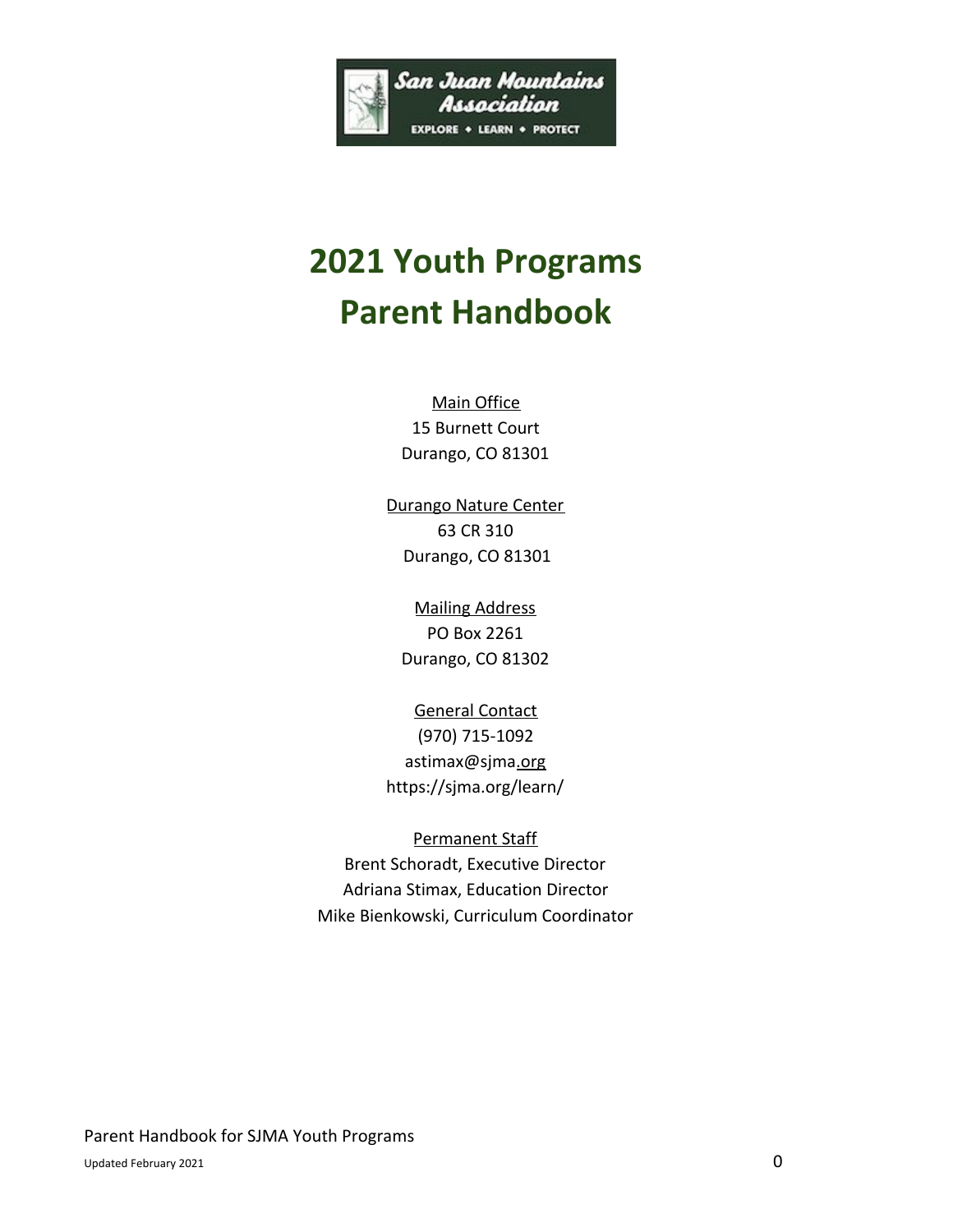

# *TABLE OF CONTENTS*

| I. Introduction and Program Goals                                               | 3 |
|---------------------------------------------------------------------------------|---|
| <b>II. Registration Policies and Procedures</b>                                 | 3 |
| A. Register Online                                                              |   |
| B. Ages of Participants and Group Size                                          |   |
| C. Admission and Payment                                                        |   |
| D. Fees, Scholarships, and Membership Discounts                                 |   |
| E. Refund Policy                                                                |   |
| F. Returned Check Policy                                                        |   |
| G. Program Cancellation                                                         |   |
| III. Program Information and Procedures                                         | 5 |
| A. Dates, Hours, Locations, and Directions                                      |   |
| B. Drop off and Pick Up                                                         |   |
| Arrival and Drop Off                                                            |   |
| Late Arrival                                                                    |   |
| Absences                                                                        |   |
| Pick Up Policy, Release of Children, and Unauthorized Pick Up                   |   |
| Late Pick Up                                                                    |   |
| C. Transportation                                                               |   |
| D. Required Gear List                                                           |   |
| E. Belongings and Personal Items                                                |   |
| F. Lost and Found                                                               |   |
| G. Meals and Snacks                                                             |   |
| H. Positive Instruction, Participant Expectations, Discipline, and Consequences |   |
| the "3 Rs".                                                                     |   |
| SJMA Safety and Behavior Expectations                                           |   |
| Discipline, Consequences                                                        |   |
| <b>Behavior Action Steps</b>                                                    |   |
|                                                                                 |   |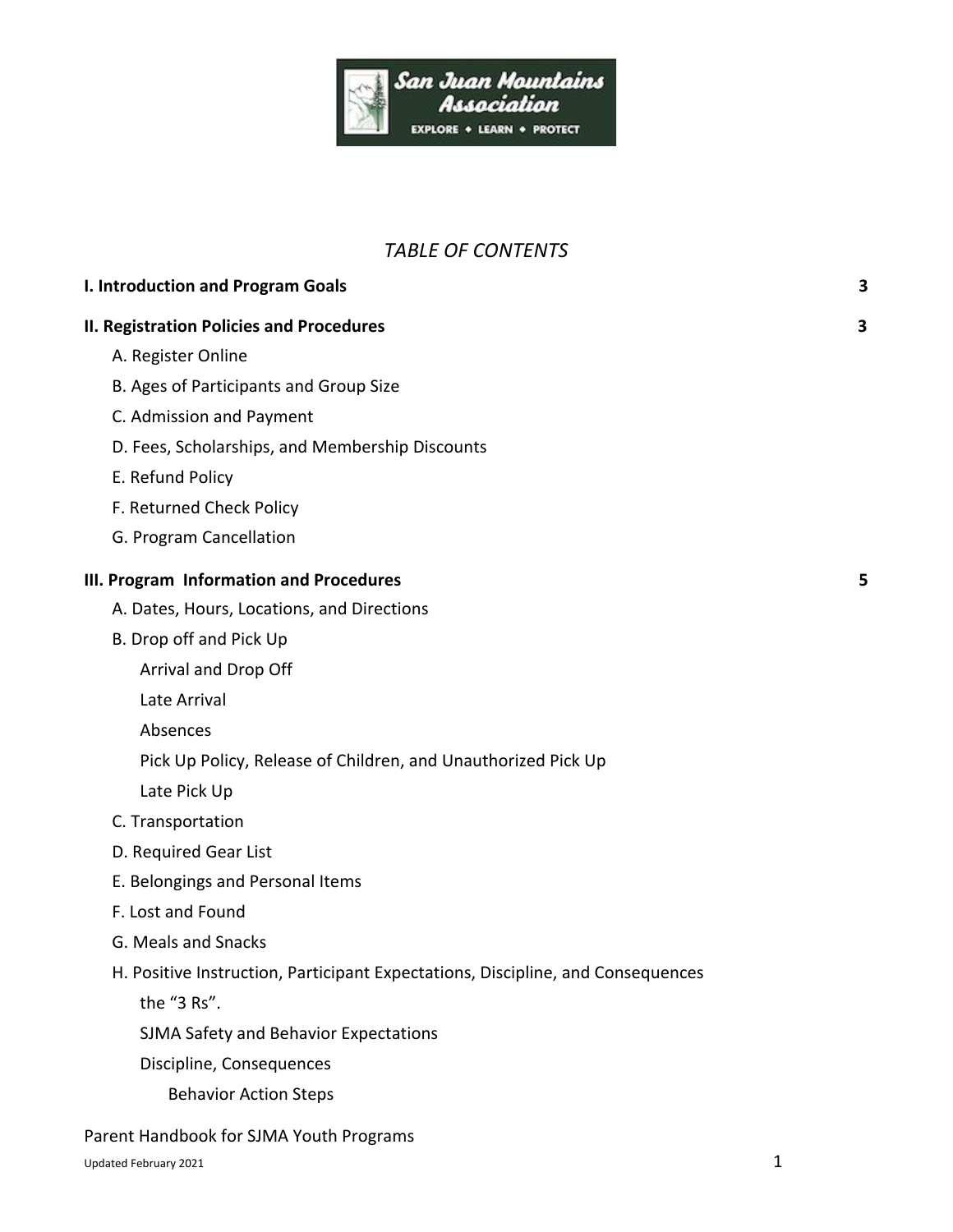

| IV. General SJMA Program Policies and Procedures                        | 11 |
|-------------------------------------------------------------------------|----|
| A. General Policies                                                     |    |
| B. Safety and Health Policies                                           |    |
| <b>Sunscreen Policy</b>                                                 |    |
| <b>Insect Repellent Policy</b>                                          |    |
| <b>Medication Policy</b>                                                |    |
| C. Illness, Accident, Injury, & Emergencies                             |    |
| D. Communicable Illness                                                 |    |
| E. Driving Policies                                                     |    |
| F. Special Activities and Vehicle Transportation                        |    |
| G. Disabilities and special needs                                       |    |
| H. Weather Policy                                                       |    |
| I. T.V/Video Policy                                                     |    |
| J. Visitors                                                             |    |
| K. Filing a complaint                                                   |    |
| L. Parental Notification                                                |    |
| V. Procedures for Possible Situational Emergencies (Disaster/Fire Plan) | 19 |
| A. Flash Floods                                                         |    |
| <b>B.</b> Hail                                                          |    |
| C. Wildfires/Structural Fires/Smoke                                     |    |
| D. Lightning                                                            |    |
| E. Extreme Heat                                                         |    |
| G. Tornado                                                              |    |
| H. Missing Person(s)                                                    |    |
| I. Injury or Illness                                                    |    |
| J. Active Shooter                                                       |    |

K. Roadside Emergency/Auto Accident

# **APPENDIX: Policies and Procedures Related to COVID-19 22**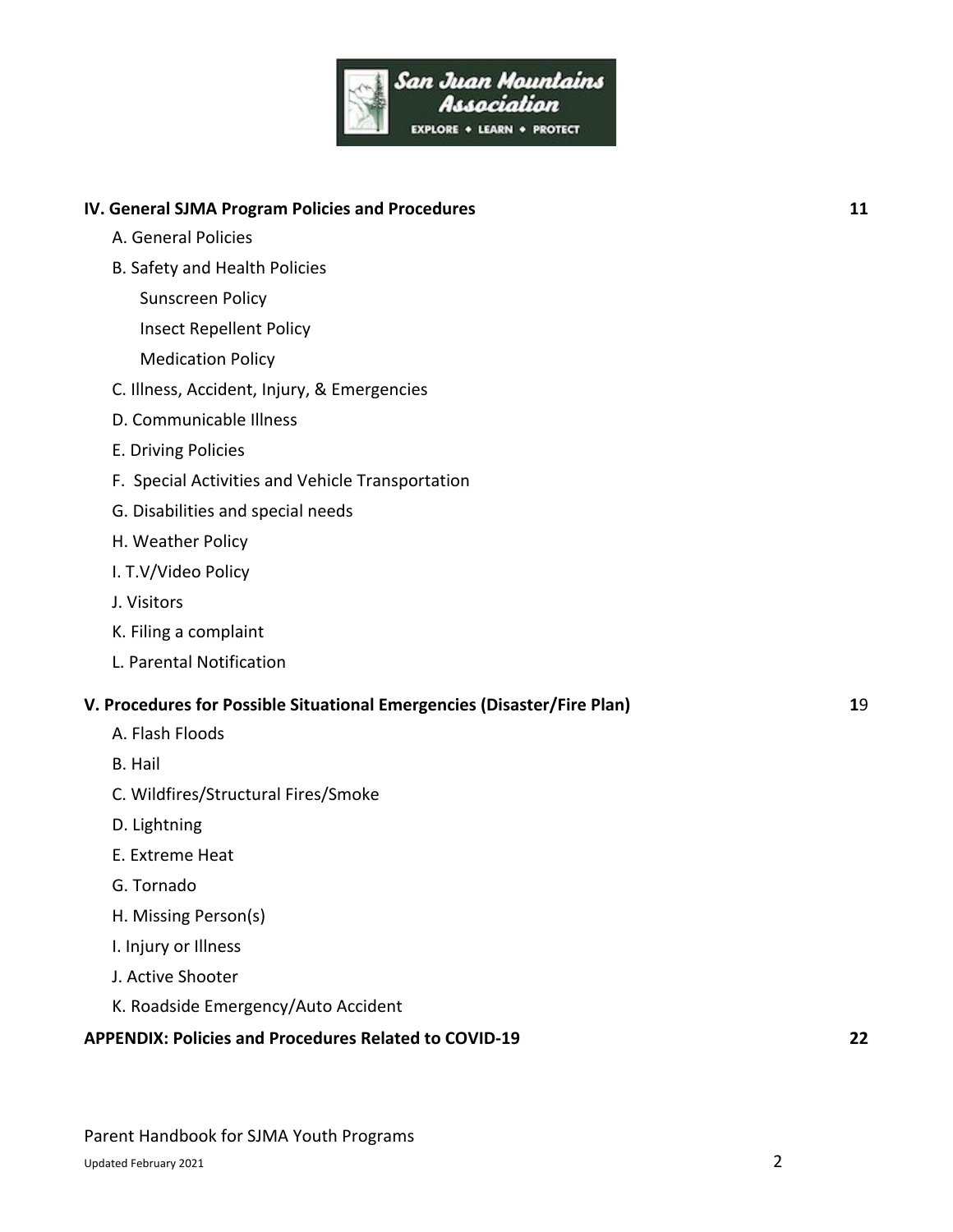

# *I. Introduction and Program Goals*

Welcome to SJMA's Youth Programs. We hope you and your child enjoy this outdoor learning adventure with us. SJMA truly values families, like yours, who participate in our programs and show support for environmental education opportunities available for our community's youth.

COVID-19 has dramatically changed the nature in which we operate our programs. Please be sure to review the current policies pertaining to COVID-19 in the Appendix of this document or on the SJMA website.

As an integral member of our community, San Juan Mountains Association (SJMA) inspires a positive personal relationship with and respect for nature through providing nature, science, and environmental education to the students and communities of the Four Corners.

Our programs strive to provide fun and safe experiences that allow all children to grow an appreciation and understanding of nature through curiosity and respect of their natural community. Our goal is to empower children using the **ACORNS** Philosophy to guide us. Be:

**A**ctive - in your program group and your community **C**urious - ask questions, try new things, explore **O**utside - get the physical & mental benefits of the outdoors **R**espectful - to yourself, your neighbor, and to nature **N**ature - nature education is the way we learn life lessons **S**afe - all participants will always be safe!

# *II. Registration Policies and Procedures*

# *A. Register Online*

Families can submit a registration form, including all waivers and release agreements, health forms and payment through the SJMA website. If needed, hard copies of registration forms can be provided to be delivered in person or by mail to our office.

# *B. Ages of Participants and Group Size*

To participate in our elementary programs, students must have completed Kindergarten. Our childcare license prohibits us from serving youth who have not completed Kindergarten. Please note, the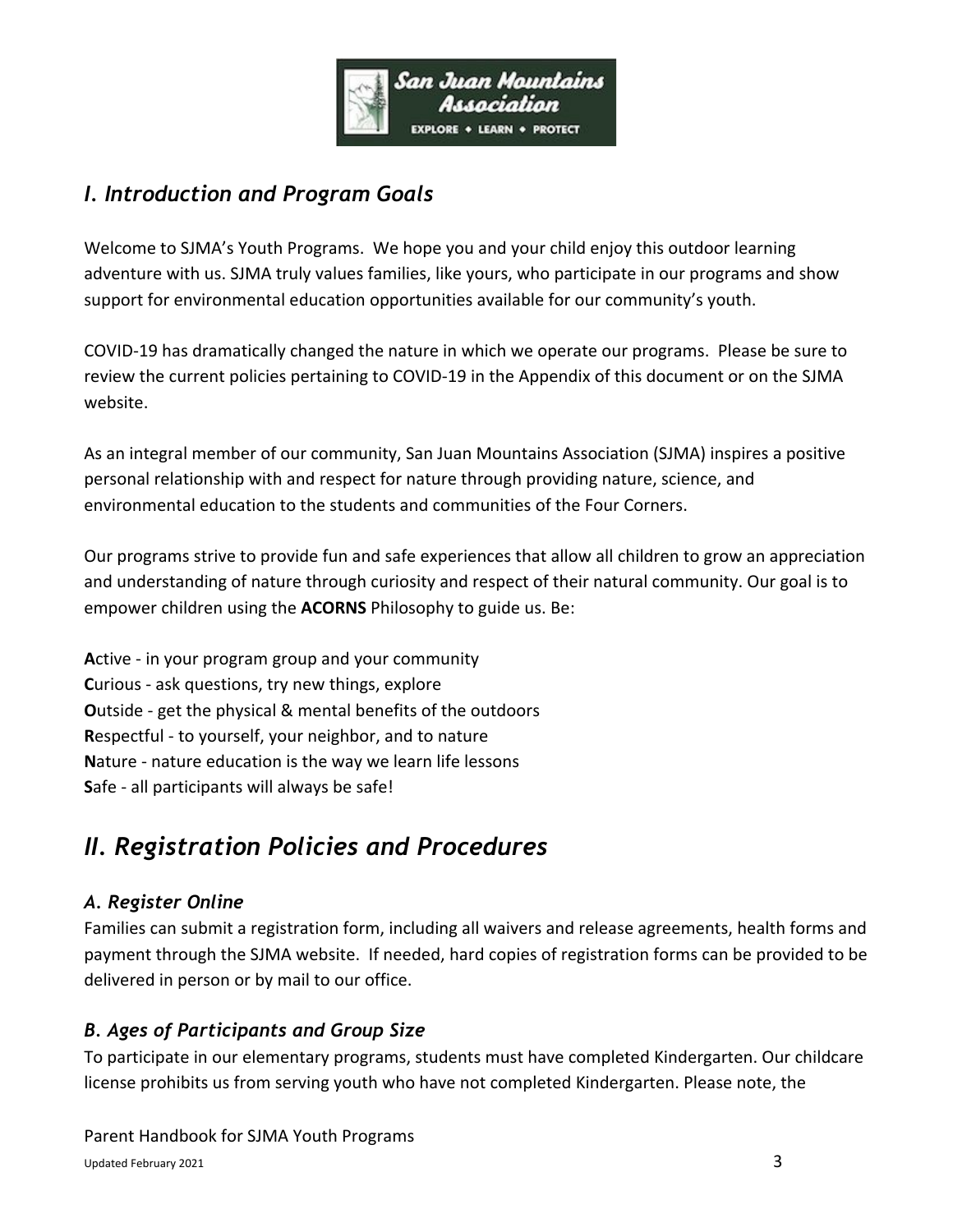

state requires a waiver for any 6-year-old who has completed kindergarten, but are not yet 7-years-old. Their spot at the program is not guaranteed until we receive this waiver. We need to apply for waivers as soon as possible, no later than April 20th. If you have a 6-year-old who would like to attend, please call (970) 715-1092 or email astimax@sjma.org as soon as possible. While the size of the program may vary, the participant to counselor ratio will always be less than 15:1 (per state policy).

# *C. Admission and Payment*

Group numbers are limited according to transportation, staff, and location. Therefore, admission operates on a first come, first serve basis. We must receive at least a half payment, credit card number, or establish an agreed upon payment plan in order to secure your child's registration. We accept cash, check, or online credit card payment. Once registered, parents will receive a confirmation email from SJMA staff. SJMA reserves the right to terminate a child's enrollment at any point for any reason.

# *D. Fees, Scholarships, and Membership Discounts*

#### Program Fees

Please refer to the [SJMA Website](https://sjma.org/learn/) for the most up-to-date information regarding registration fees.

#### **Scholarships**

Full and partial scholarships are available to qualifying families who would not otherwise be able to send their children to our programs. Scholarship applications can be found on the program page of the SJMA website. We strive to make our programs available to all families.

#### Membership Discounts

SJMA Family Members receive a 10% discount on program registration fees. To become a member of SJMA visit: <https://sjma.org/get-involved/join-us/>

# *E. Refund Policy*

For cancellations and change of program, please contact SJMA's education department by phone (970) 715-1092. Cancellation Policy: Fees are fully refundable (less a \$20 non-refundable administrative fee assessed per program registration) up to 14 days prior to the start date of your child's program. You may email your refund request to astimax@sjma.org and our response (within 24 hours) will be confirmation of receipt in your email. If you do not hear from us then we have not received your request. Please see our Refund and Payment Policy for details on emergencies, last minute cancellations and more.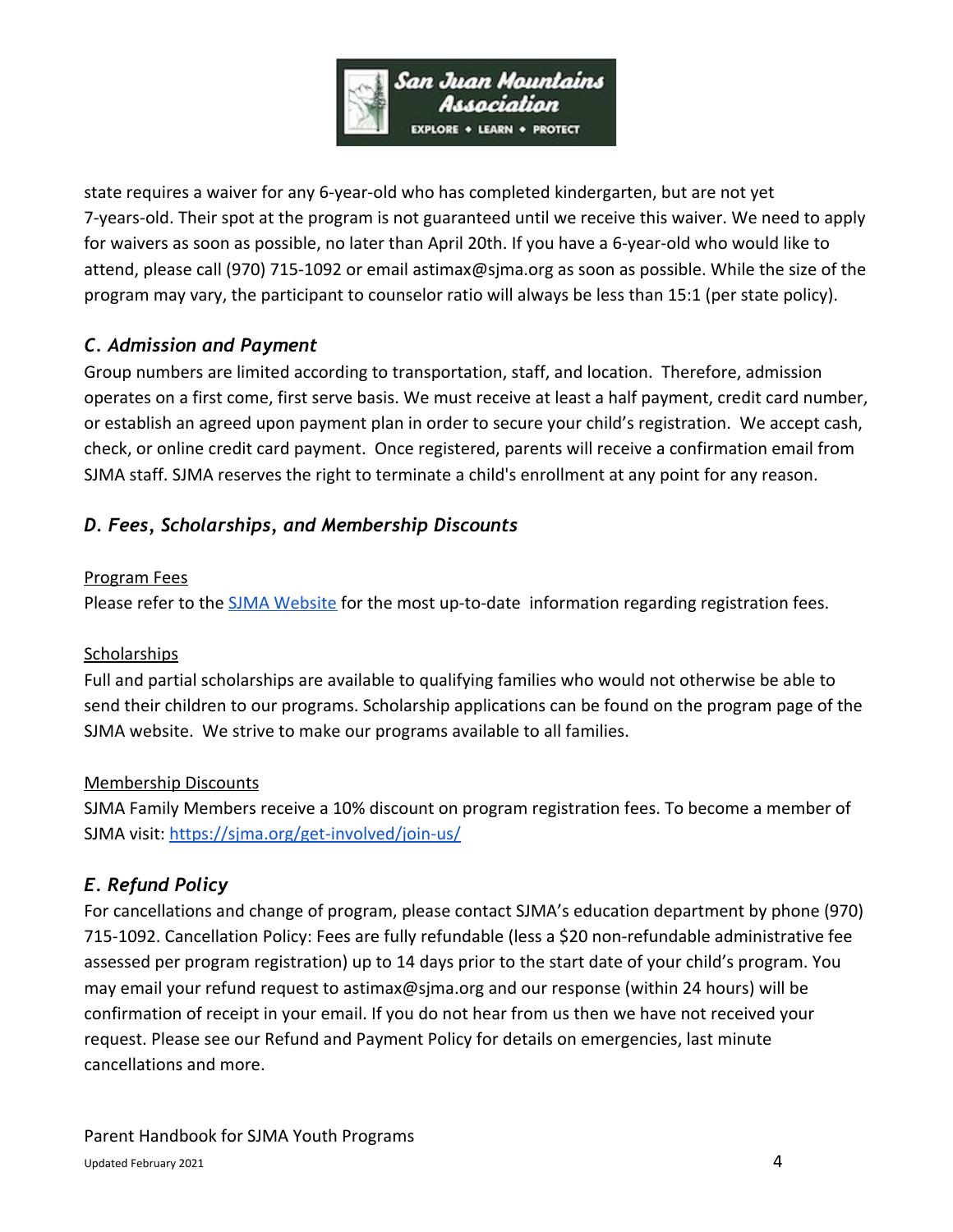

# *F. Returned Check Policy*

Checks are accepted as a form of payment and are appreciated, as they cut down on credit card fees. In the case of a returned check, a \$25 administrative fee will be collected in addition to the amount owed. Another form of payment is required within 48 hours of notice or your child's enrollment will be cancelled.

# *G. Program Cancellation*

A program may be cancelled due to low enrollment, which is less than half of maximum capacity, one week beforehand. All enrolled families will be contacted directly by email. If your child is enrolled in a program that has been cancelled, you can choose to apply your payment to another SJMA program or receive a full refund.

A program may also be cancelled due to inclement weather. We will decide by the night before or the morning of the program and alert parents by email and phone. Please be sure we have the best number and email at which to reach you. Per our program policy, there are no refunds in the event of inclement weather.

# *III. Program Information and Procedures*

# *A. Program Schedules*

For program schedules, please refer to the SJMA website: <https://sjma.org/learn/>and select the program for detailed information

Most families use our transportation, but if you plan to drop your child(ren) at the Nature Center:

Durango Nature Center 63 County Road 310 Durango, C0 81301

**From Durango**: Take US Highway 550 south towards Farmington 12 miles from Farmington Hill. At the base of Bondad Hill, turn left at the blue Nature Center sign onto County Road 310/318. Make an immediate left onto "River's End Lane" and travel less than 1/10 mile to the parking area. Travel time from Durango is about 20 minutes.

# *B. Drop off and Pick Up*

Arrival and Drop Off Parent Handbook for SJMA Youth Programs Updated February 2021 5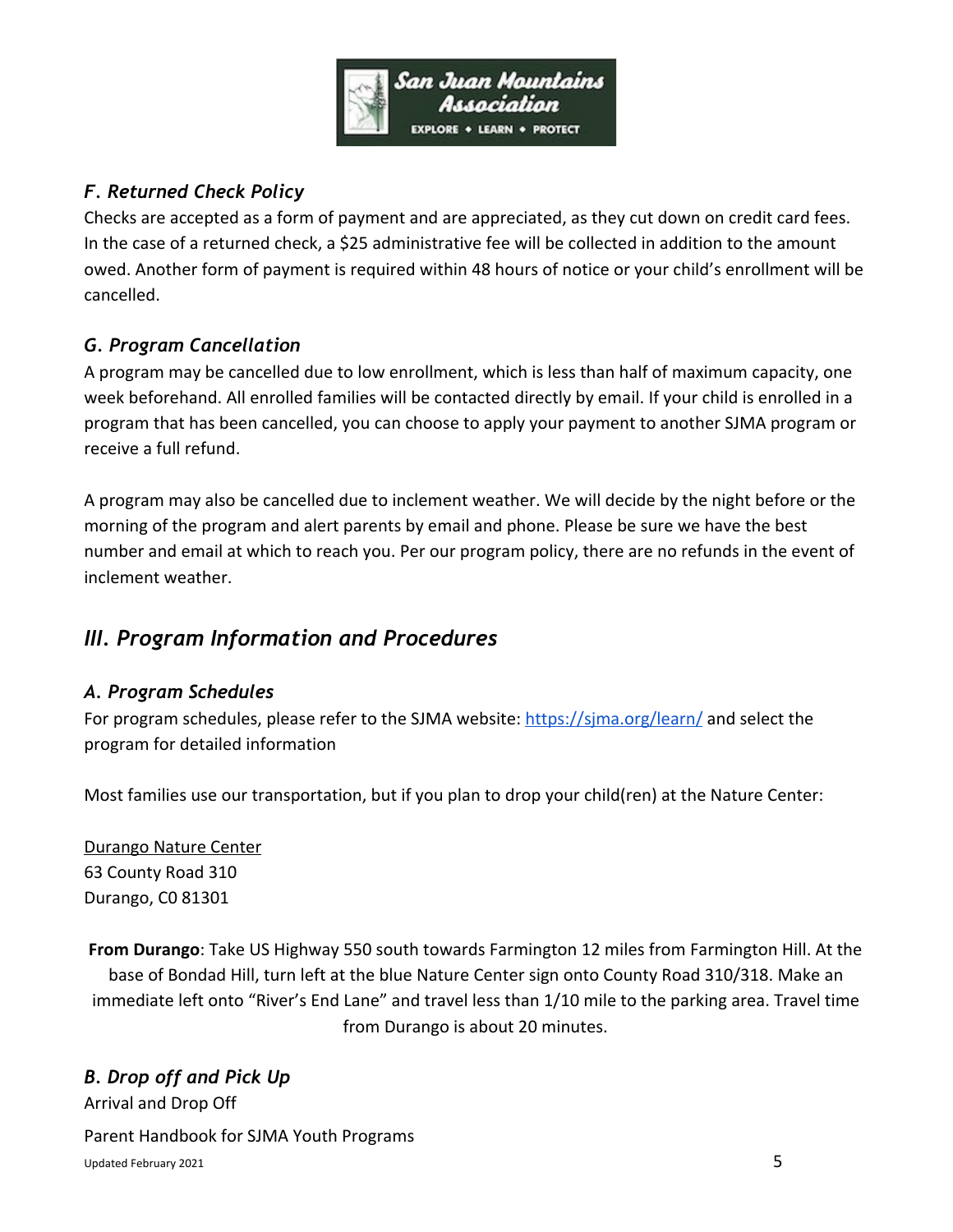

Parents are expected to sign in their child directly with the Lead SJMA Instructor or authorized SJMA staff members at the designated location. Your child should come prepared with the necessary items and belongings needed for the program. If there are any last minute changes to your child's needs, emergency information, or other arrangements please inform the Lead SJMA Instructor at this time.

#### Late Arrival

If your child arrives late to the program, the SJMA instructor will try to contact parents before departure, but will not delay the rest of the group for one family or child. Please notify the Lead SJMA Instructor in advance if you plan to drop your child off at the site, or need to make other arrangements.

#### Absences

If your child cannot attend on any given day, please contact the Lead SJMA Instructor's cell phone before the program day begins. There is no alternative child care provided should their child arrive after the group has left.

#### Pick Up Policy, Release of Children, and Unauthorized Pick Up

We ask that all parents/guardians present themselves and check their child out directly with SJMA staff at the designated location. Children will not be released to anyone waiting in a car. SJMA staff will have a roster and sign out log with them at pick up, and reserve the right to ask for photo identification if they feel it is necessary.

SJMA staff will only release participants to those parents, guardians, or emergency contacts listed on the child's Registration Form. Please be sure that all information is complete and accurate when completing the registration form. We require advance notice or written permission if someone other than those listed on the registration form are allowed to pick up a child from our programs. In an emergency situation, a parent may confirm an additional person to pick up his/her child over the phone through verbal authorization. In the case that someone who is not listed on the form or previously confirmed by the parent tries to pick up a child, the child will not be released and the individual will be asked to leave. Authorities will be contacted if necessary.

#### Late Pick Up

If a child is not picked up within 15 minutes of the end of the program, we will make attempts to reach parents and other contacts listed on the emergency form and the parents will be charged a \$1 per minute child-care fee. If a child still has not been picked up by 6:00pm, authorities will be notified. In all cases, please call the Lead SJMA Instructor or the SJMA office to inform them of late pick up.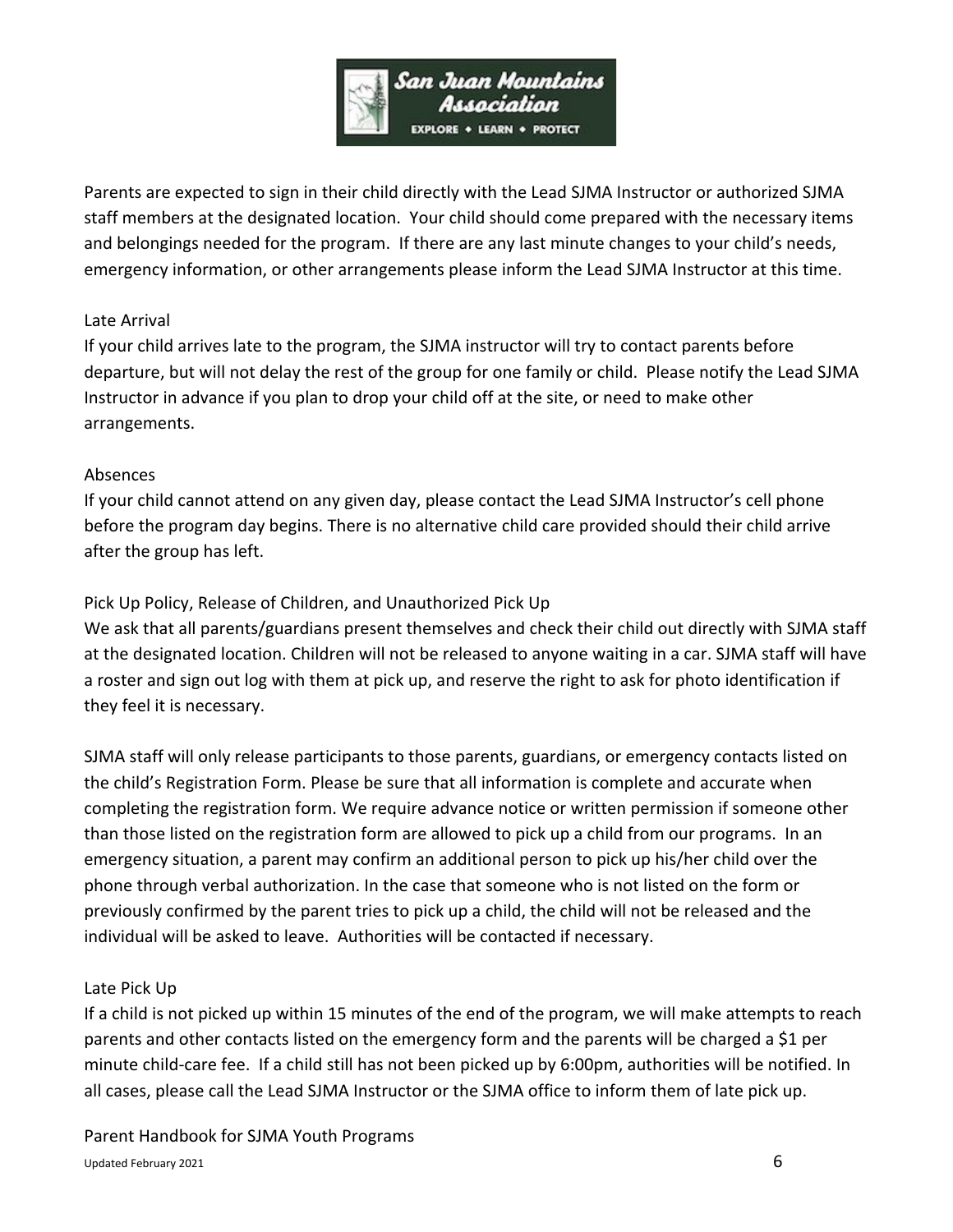

Instructors will remain with children until an authorized person picks them up.

# *C. Transportation*

SJMA is responsible for any child it transports and abides by applicable State and Federal motor vehicle laws. In order to provide transportation using the SJMA van, we must have signed Transportation and Liability Releases for each participant, included on the Registration Form. We will not use personal vehicles to transport children, unless in the event of an emergency. All children under 8 years old must use a car/booster seat, in accordance with Colorado state law. We will only get in and out of the van at locations designated on program itinerary, with the exception of a roadside emergency stop. Please see page 14 for our detailed *Driving Policies*.

Please notify the SJMA instructor if your child has permission to indepently walk, ride a bike, or use another form of transportation to and from SJMA programs. SJMA staff will communicate with parents to make sure the child arrives when expected if they are traveling without an adult.

# *D. Required Gear List*

*PLEASE LABEL ALL OF YOUR CHILD'S ITEMS WITH FULL NAME!*

- 1) Sturdy backpack to carry supplies
- 2) Canvas bag or duffel bag to store swimming clothes during day/regular clothes during river activities
- 3) At least two liters of water (2 Nalgene bottles or 1 full-size camelback) There is NO potable water available at the Nature Center or on the trails; we bring a limited supply of water each day to refill bottles.
- 4) Snacks: two nutritious snacks, easy to eat and clean up while on the go
- 5) Lunch: Please pack a nutritious, healthy lunch that will keep your child fueled for an entire day outside. Keep in mind that refrigeration is not available at the Nature Center. Please, NO candy or gum.
- 6) Clothes: Please provide your child with durable play clothes appropriate for bushwhacking, hiking, and outdoor play. Long shorts or lightweight pants are best protection for legs. Brimmed hats are great sun protection, Junior Naturalists will be exposed to it all day!
- 7) Change of clothes: spare shirt, pants or shorts, socks and underwear (or warm layers)
- 8) Swimming Clothes and Towel
- 9) Hiking Shoes: sturdy, closed toed shoes with traction on the bottom, preferably lace-up or velcro. Supportive and comfortable tennis shoes or hiking boots are best. Please send your participant to our program wearing their hiking/tennis shoes (not river shoes). Flip-flops, Crocs, or slip on shoes are not acceptable at any time.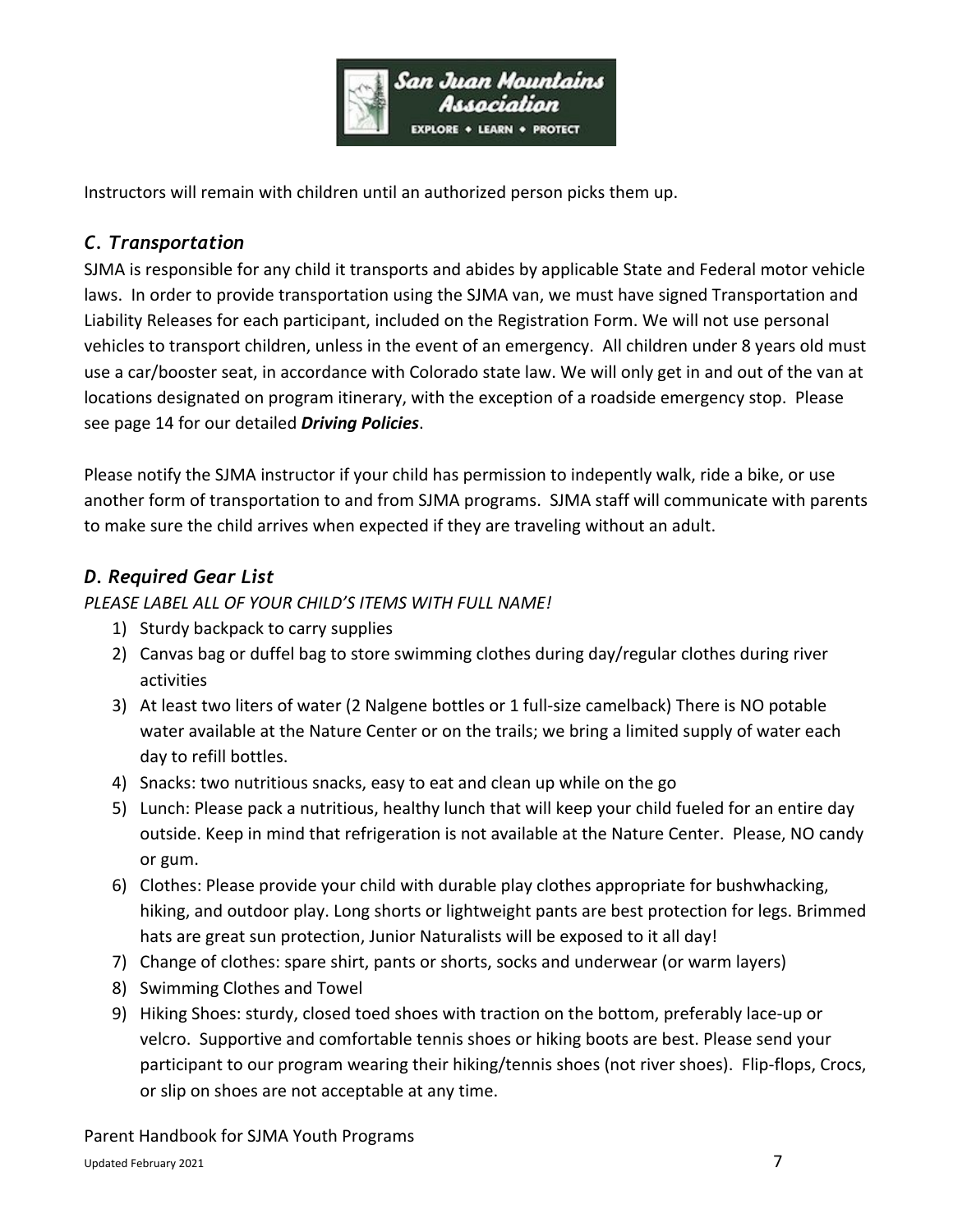

- 10) River Shoes: waterproof sandals with a heel strap, waterproof shoes, or old sneakers. We are not responsible for shoes that float away in the river.
- 11) Sunscreen and Insect Repellent. Please send your child with sunscreen on in the morning, we will reapply throughout the day (see page 12-13 for sunscreen/insect repellent policy)
- 12) Sunglasses (optional)
- 13) Medications: Please be sure to let us know if your child requires medication, and complete the appropriate [Medication Authorization Form](https://sjma.org/wp-content/uploads/2020/02/Med-Admin-Permission-Form.pdf) during registration. In order for your child to receive medication at our program, all medications must be properly labeled and stored according to policy regulations. (see pg 13 for medication policy)

# *E. Belongings and Personal Items*

Please do NOT bring any toys, money, personal electronic devices (cell phones, ipods, or video games) weapons, knives, fireworks, matches, candy or gum to any SJMA program. SJMA staff will confiscate these items for the duration of the program session. If you have any questions about appropriate daily gear or personal items, we are more than happy to assist you. Feel free to contact us before the program, or discuss with your child's instructor at the beginning of the program. SJMA is not responsible for lost, stolen, or damaged items.

# *F. Lost and Found*

We ask that all personal belongings be labeled with the participant's name. If a labeled item is found, it will be returned to the child as soon as possible. At the end of each day we will make an effort to match lost items with their owners. All "lost and found" items will be displayed at the end of the program session as part of our session clean-up. Lost & Found will be kept for one week after the program and can be found in a bucket inside our office. SJMA offices are located in the Public Lands Center, 15 Burnett Court. All unclaimed items will be added to our bin of extra clothes, or will be donated to a local charity. Please do not bring items of great value to our program. **SJMA is not responsible for lost, stolen, or damaged items.**

#### *G. Meals and Snacks*

We ask that families provide all necessary snacks, meals, and water needed during the day for each child. We also ask that all participants come to the program already nourished with a complete breakfast. Unless otherwise planned, SJMA will not provide food for participants, although back-up snacks are available if needed. We have fresh drinking water available to refill participant water bottles at all times.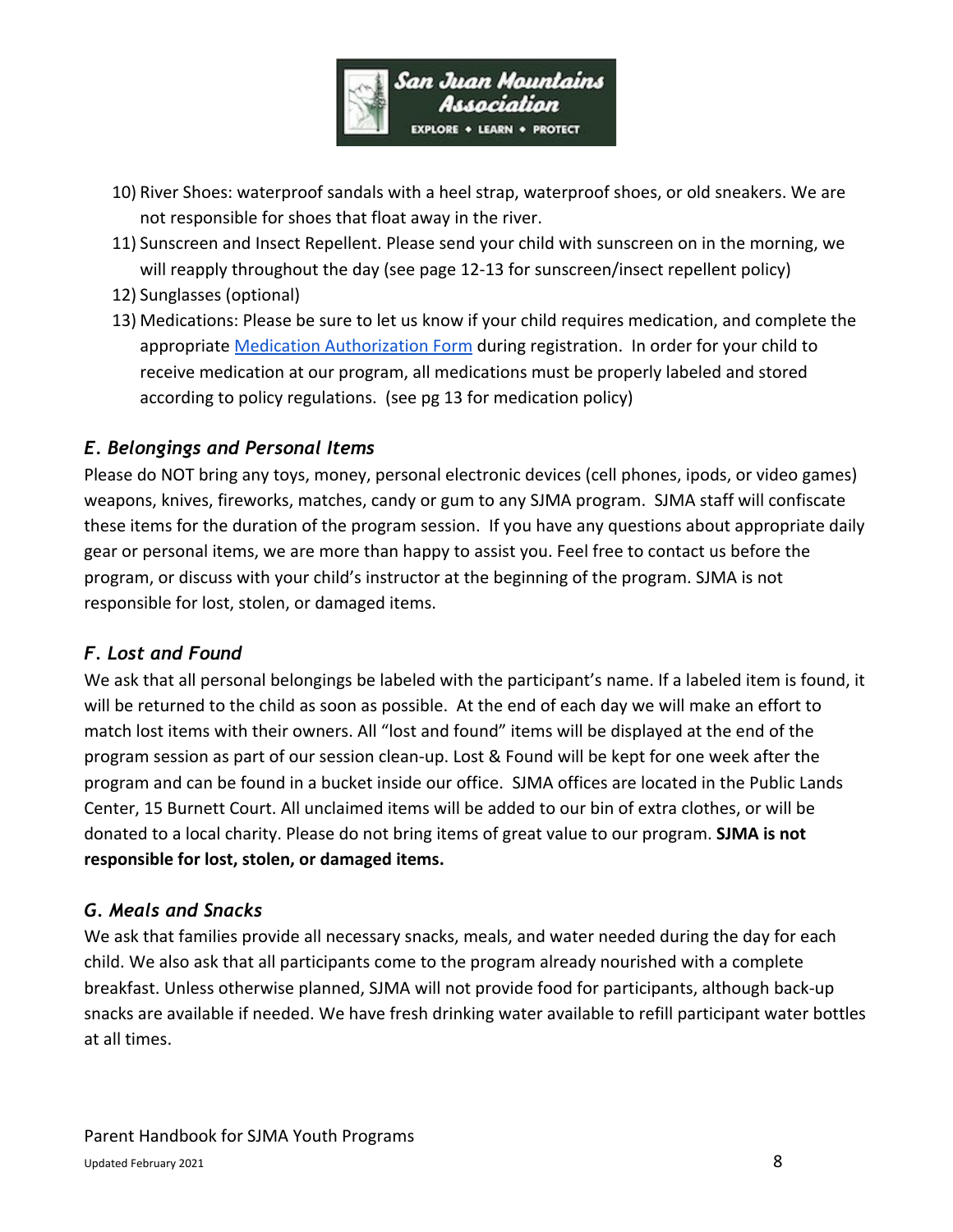

Lunch will be eaten within four hours of the start of the program. While we will discourage dairy and meat products for snacks, instructors will ensure that any such items will be consumed during morning snack or by lunchtime. Under child licensing requirements, the instructor must check participants' lunches to determine if they meet one third of the child's daily nutritional needs. If the child does not have a meal, or if the meal is not adequate for one third of the child's daily needs, SJMA must supply an adequate meal, and the parent will be notified and billed.

For concerns for participants' health and safety, sharing food is strongly discouraged among participants. All participants will wash hands with soap and water and/or hand sanitizer before eating and after using the bathroom.

# *H. Positive Instruction, Participant Expectations, Discipline, and Consequences*

SJMA strives to create and maintain socially and emotionally respectful learning environments by cultivating respect, compassion, and healthy communication among all staff and participants. Discipline shall be constructive or educational in nature, and may include such measures as praise for appropriate behavior, separation from problem situations, and/or talking with the child about the situation. Management by positive example with the well-behaved children often creates an environment of attention the child is attempting to gain. Children will not be subjected to any physical punishment or ridicule from the instructor or participants. It is imperative that one child does not hinder the experiences that SJMA has to offer to those who want to learn in nature. SJMA has a zero-tolerance policy toward physically aggressive, violent, and emotionally abusive behavior.

#### *Participant Expectations*

SJMA programs operate with the expectation that all staff, parents, and participants follow the "**3 Rs**".

- 1. **Respect for self** (be kind to and take care of yourself, make safe choices, advocate for your own needs, and have a positive attitude)
- 2. **Respect for others** (be kind and listen to group members, support and include everyone, follow all directions, keep each other safe, and respect wildlife)
- 3. **Respect the environment** (we follow principles of Leave No Trace and respect the habitats of all living things)

Prior to participating in a SJMA program activity, children will be instructed on the behavior expectations, fundamental safety procedures, and any additional rules governing the land (whether it be private or public land, Colorado State Parks, Open Space, US Forest Service, or BLM). As the first step to creating a positive environment in which all participants feel safe to explore, play, and learn,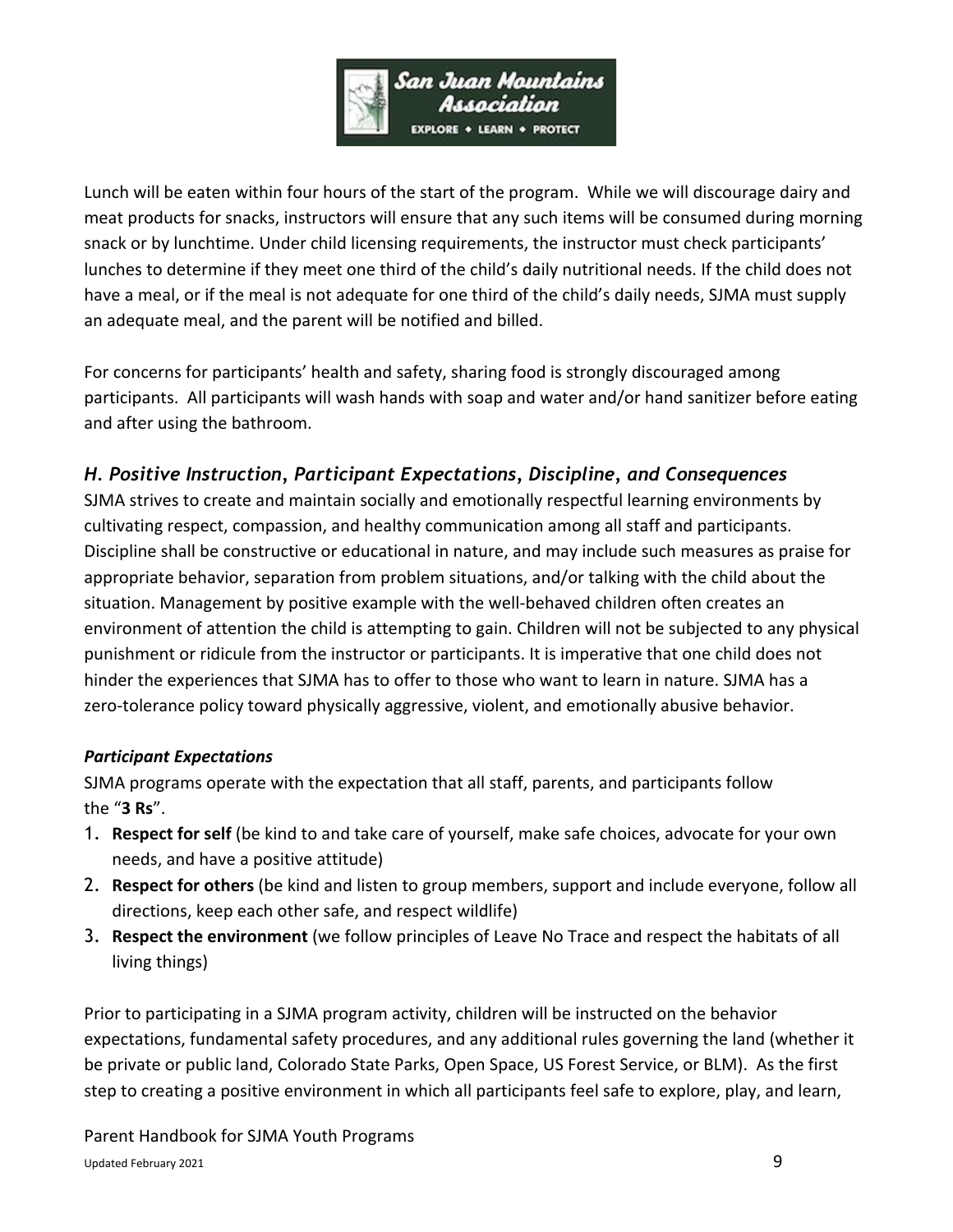

each family will be asked to read and agree to the following behaviors asked of each SJMA program participant before the start of a program:

SJMA Safety and Behavior Expectations (please review with your child):

- 1) Participants will show respect for the whole group and support others during the session. Interrupting group members, name calling, and physical altercations (ie, hitting, biting, slapping, or punching) are never ok.
- 2) Participants will show respect to the group by participating in all activities. Feeling nervous when trying something new is normal. We ask participants to be willing to try all activities at least one time.
- 3) If a participant has tried an activity and would still like to sit out, he/she may do so. SJMA asks participants to respect all group members and wait quietly while the activity is completed.
- 4) participants will not swear or use inappropriate language of any kind. Please respect an instructor's request to stop using language they feel is inappropriate, without argument.
- 5) SJMA instructors will offer open lines of communication with all participants, and ask participants to communicate with instructors when feeling upset or unhappy about something, explaining how they are feeling and why. Pouting, moping, yelling, and crying are not appropriate ways of communicating.
- 6) participants may never wander off alone while at a SJMA program. Participants must communicate with their instructors if they need to leave the group to use the restroom.
- 7) While hiking, participants must stay on trail between SJMA instructors positioned in the front and back of the group. participants must follow any other boundaries given by instructors for other games and activities.
- 8) If a participant becomes separated from the group, that participant should not wander to look for the group. That participant should stay where they are and call out or make noise, making it easier for the instructor to find them. The rest of the group will stay together and follow the directions given by the instructors.
- 9) All participants must carry plenty of water and be equipped with appropriate protective clothing against the natural elements such as pants, shoes, hat, waterproof jacket, and a warm layer.
- 10) Children are not permitted to remove anything from the environment (wildlife, nests, berries, stones, flowers, etc.) without the permission and directions from the instructor.
- 11) Any and all wildlife should be treated with respect. Children are not allowed to chase or threaten wildlife in anyway.
- 12) Children are not permitted to throw rocks, sticks, or other objects endangering themselves, other participants, animals, or instructors.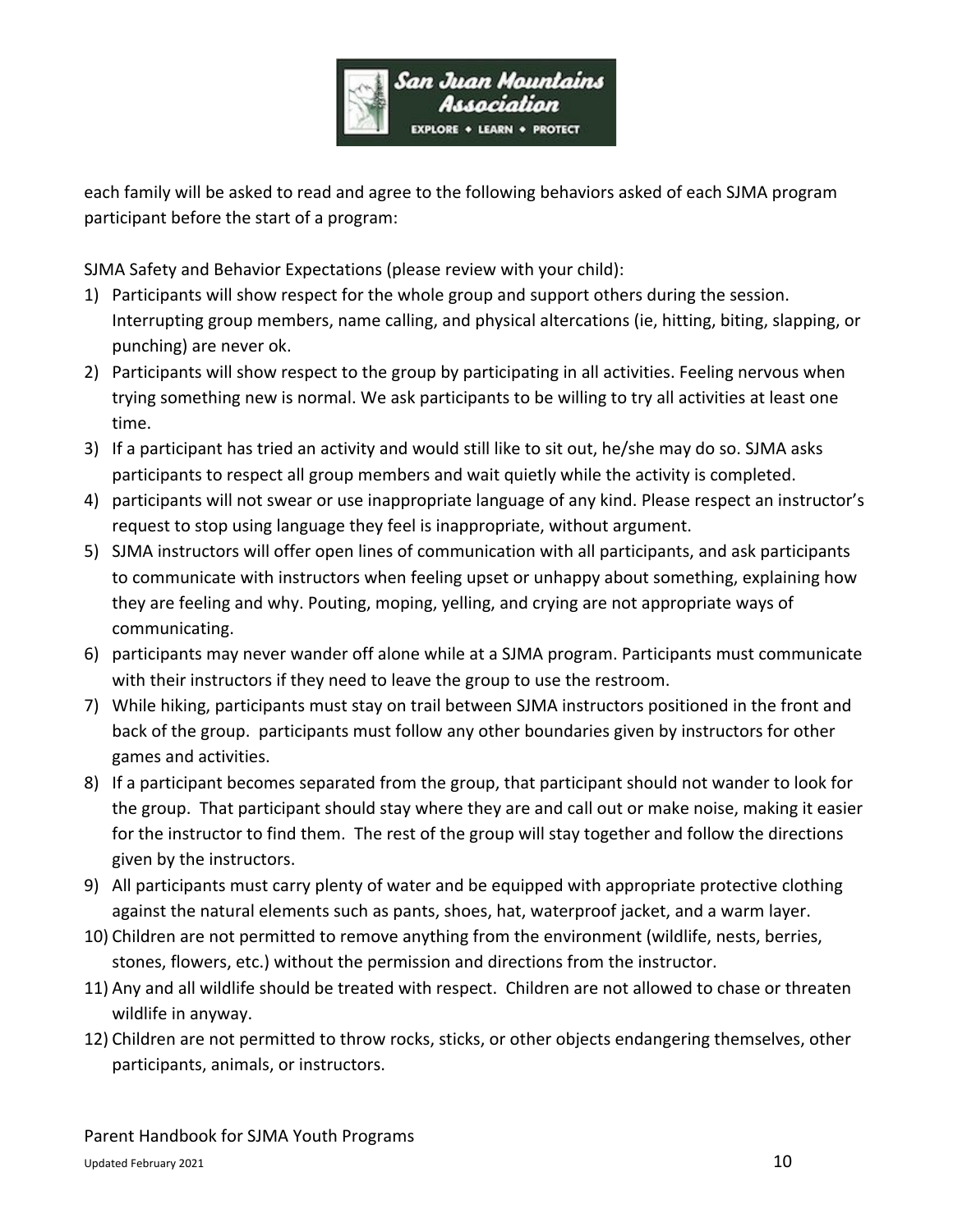

- 13) Guns, knives, weapons of any kind, or electronics (such as video games, ipods, or cellphones) are not permitted at SJMA Programs. Instructors have the right to confiscate the item until the end of the program.
- 14) Instructors and participants will work TOGETHER to enjoy their time as a group, learning, playing, and experiencing the natural world.

#### Discipline, Consequences

If a participant chooses not to follow the above behavior expectations, the following action steps will be taken. This may or may not be after a verbal reminder(s), and depends on the severity of the infraction and the safety of all participants.

#### Behavior Action Steps

- 1) First infraction results in timeout, allowing the participant time to reflect on his/her behavior. Timeout will be followed by a discussion with their instructor. This is an opportunity to clear up any confusion the participant may have about the Behavior Expectations
- 2) Second infraction results in a phone call and/or a written incident report to parent(s) by the instructor. The instructor and parents will have time to discuss the issues that have come up and the instructor's expectations for the next day. Parents and participants can use this opportunity to review the Behavior Policy and reflect on what behaviors need to change for the following day. A plan of action will be created.
- 3) Third infraction results in a phone call to the parent(s), requesting that they come and pick up their child from the program. Participants who cannot commit to the Behavior Policy after these steps will be asked to leave the program and not return for the rest of the session. NO REFUND WILL BE GIVEN FOR ANY STUDENT ASKED TO LEAVE THE PROGRAM DUE TO A 3RD BEHAVIOR POLICY INFRACTION.

SJMA reserves the right to terminate a child's enrollment at any point for any reason.

# *IV. General SJMA Program Policies and Procedures*

#### *A. General Policies*

- 1) Program activities will conform to all local, state, and federal regulations and standards including Colorado State Childcare Licensing.
- 2) Staff to child ratios during SJMA programs will remain 1:15 at all times.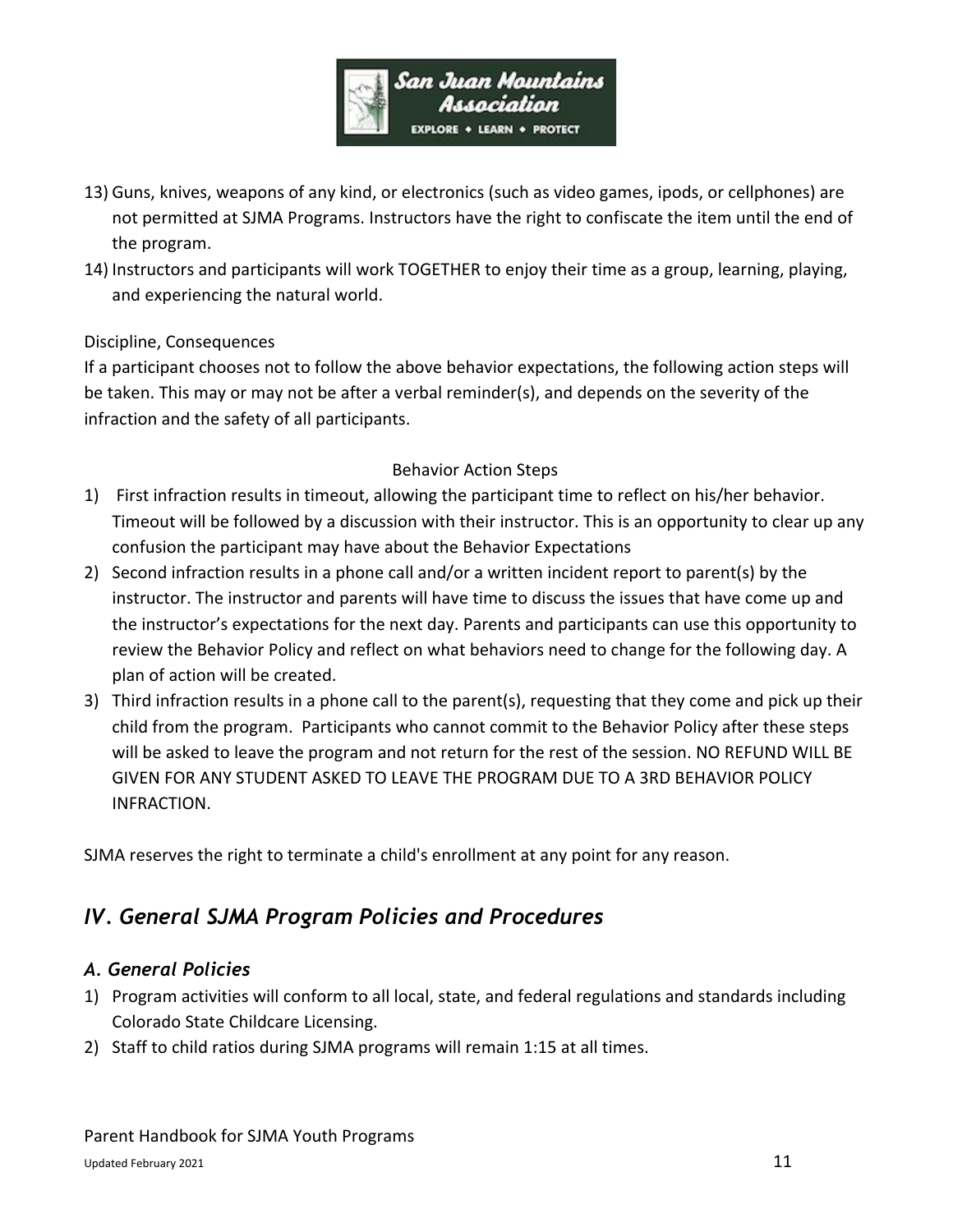

- 3) Before participating, all Participants will complete and submit the following required forms: Registration Form, including signed Parent/Guardian Waivers and Agreements, Certificate of Immunization, and any medication forms if applicable.
- 4) All SJMA staff members will complete the following paperwork: SJMA Policies & Procedures, Employee Handbook, Medical Information, Emergency Contact Information, and pass a Background Check with a fingerprint card; also complete required training including Child Abuse Reporting, Standard Precautions, Transportation, Emergency/Disaster Procedures. In addition, Lead SJMA field instructors must have valid CPR, First Aid, and Medication Administration training certificates; 15 hours of annual training.
- 5) SJMA Staff members will signify that they have read and understand SJMA program policies and that compliance is mandatory and a condition of employment.
- 6) Background checks will be done for all SJMA staff members through local state and federal agencies
- 7) SJMA Field Instructors are responsible for ensuring that cell phones are fully charged before taking them into the field.
- 8) SJMA Field Instructors will be trained on SJMA program procedures in the case of an emergency or incident.
- 9) In the absence of a Program Director, the Executive Director will maintain the ability for constant communication with all SJMA Field Staff during programs.
- 10) Participants and SJMA Instructors will wear shoes at all times during the SJMA program hours, except when sleeping during overnight programs.
- 11) Participants will not swim or enter water above their shoulders at any time.
- 12) Participants and SJMA Instructors will not ingest any wild flora during a SJMA program.
- 13) Participants will not carry or use weapons, including but not limited to: pocket knives, hunting knives, and guns.
- 14) SJMA staff members will not subject Participants, Visitors, Interns, or the general public to physical punishment, ridicule, violence, abuse and neglect.
- 15) SJMA has zero tolerance for violence. Any Participant or SJMA Staff member that behaves violently towards a Participant, Staff members, or general public will be removed immediately from participating in SJMA's program and/or employment will be terminated.
- 16) Child Abuse Policy- SJMA staff read and sign a statement clearly defining child abuse and neglect pursuant to state law and outlining the staff member's personal responsibility to report all incidents of child abuse or neglect according to state law. Staff Members who have reasonable cause to suspect or knowledge of a participant that has been subjected to abuse or neglect or who has observed a participant being subjected to circumstances or conditions that would reasonably result in abuse or neglect will immediately report the incident to the Executive Director. Either the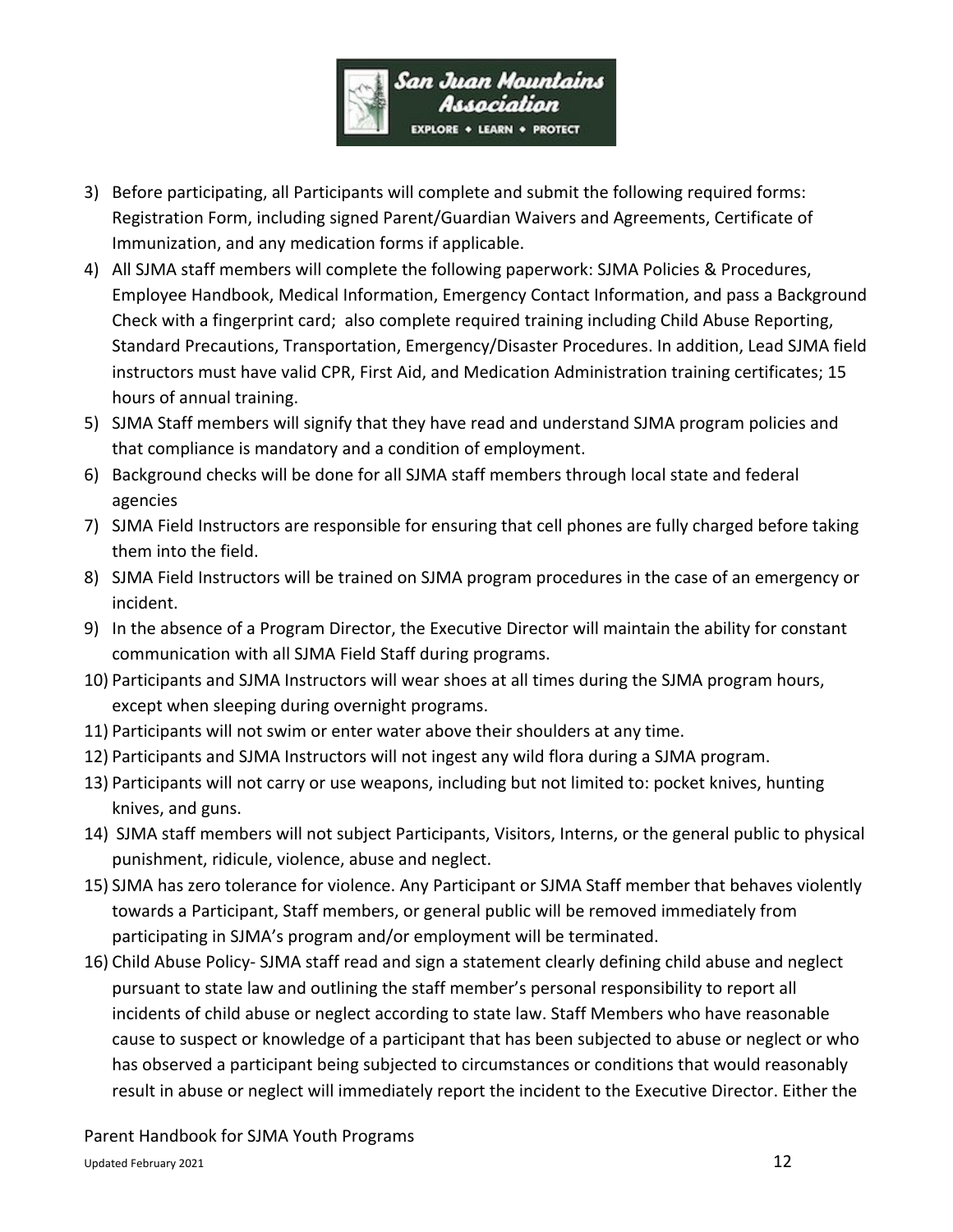

staff member or the Executive Director will file a report with the La Plata County Department of Social Services if necessary and appropriate. If a parent believes that his/her child has been abused, s/he should seek immediate assistance from the County Department of Social Services: La Plata County Human Services: Tech Center Plaza, 10 Burnett Court, First Floor, Durango, CO 81301; La Plata County Human Services main number: (970) 382-6150. La Plata County Human Services child abuse and neglect reporting number: (970) 385-6438

- 17) SJMA has a zero tolerance policy for use of drugs or alcohol. Any Participant or SJMA Staff Member suspected of use of alcohol or drugs prior to or during any SJMA program will be removed immediately from participating in SJMA's program and/or employment will be terminated.
- 18) SJMA has a zero tolerance policy for inappropriate touch, sexual innuendos, sexual harassment and/or sexual abuse. In the event of any of the above or related actions, the Participant or SJMA Staff member will be removed immediately from participating in the SJMA program and/or employment will be terminated.
- 19) SJMA Staff members will be trained and how to handle concerning behaviors and warning signs of sexual abuse, included in their Mandatory Reporting training.
- 20) If age-appropriate, child-to-child sexual exploration occurs, SJMA Staff members should intervene without humiliation, and report occurrence to Executive Director and parents via an Incident Report.
- 21) SJMA staff members will never be alone in an enclosed space with a Participant, including in a bathroom or a tent.
- 22) Parents and SJMA' Executive Director must sign a letter of acknowledgement prior to any SJMA staff member communicating with or doing activities with Participants outside of SJMA programs.
- 23) Participants and SJMA staff members must respect each other's privacy when using restroom facilities. If a Participant needs assistance, the SJMA Instructor must ensure another adult is present.
- 24) Participants must be clothed (shirt and shorts/pants or swimwear) at all times during SJMA program hours. If a Participant needs to change clothes, this must be done in private and if assistance is needed, the SJMA Instructor must ensure another adult is present.
- 25) Participants and SJMA instructors should not touch any potentially dangerous plants or animals, including dead animals like bats and rodents which carry diseases.
- 26) SJMA cultivates positive child, staff and family relationships through various methods of communication and interaction. SJMA Instructors incorporate daily social and emotional student check-in times and are available for individual check-ins throughout the day to promote positive relationships with children. SJMA has an open door policy on communication between staff and parents. SJMA Instructors will do their best to inform the parents or guardians of the child's behavior, progress, and social and physical needs. SJMA staff members and Field Instructors are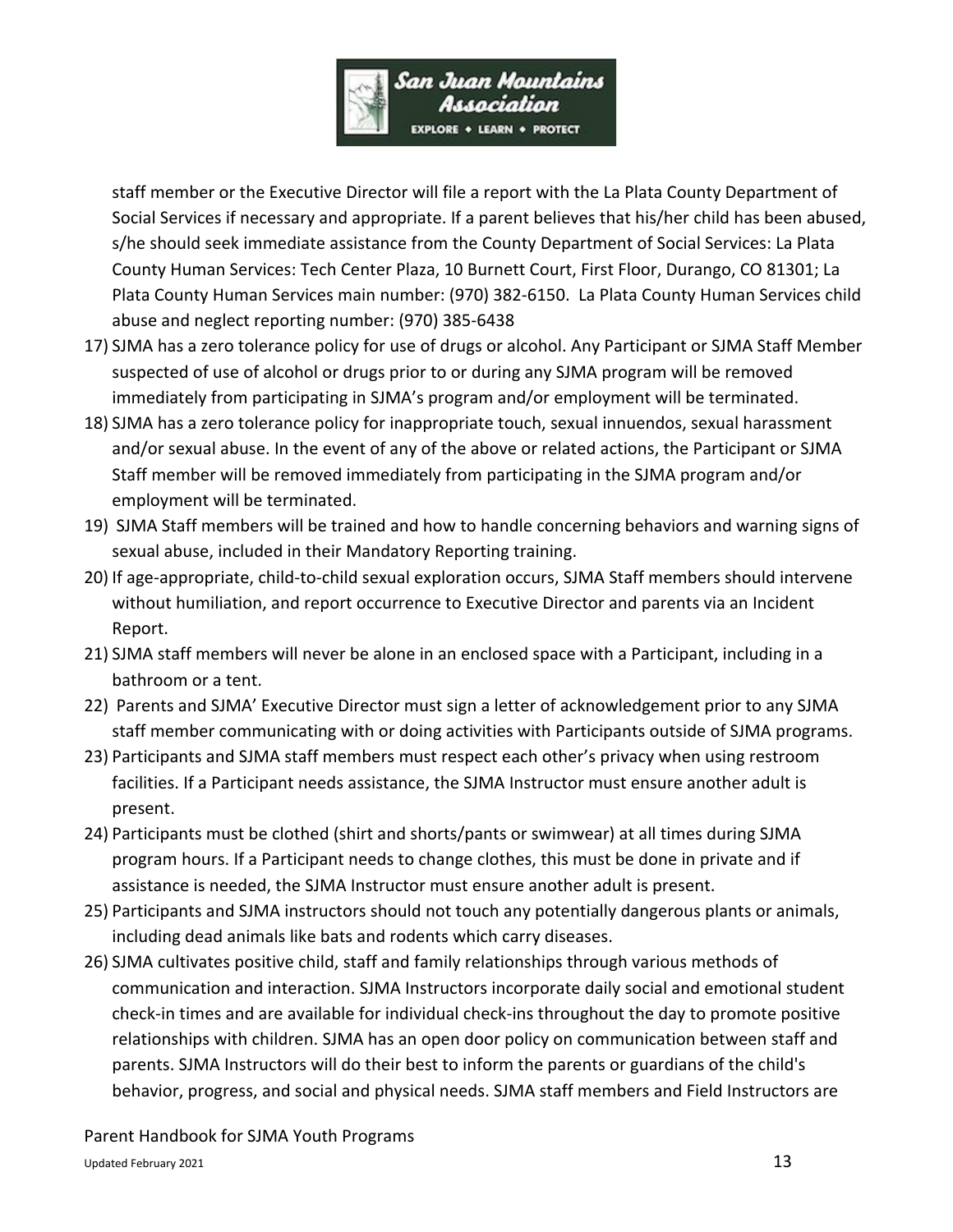

available before and after the program each day for this purpose as well as being available by phone.

# *B. Safety and Health Policies*

- 1) All SJMA Program staff will be trained in CPR, First Aid, Standard Precautions, and Medication Administration and hold valid certifications for each of the above prior to leading groups of SJMA participants. Mike and Adriana are also certified Wilderness First Responders.
- 2) Emergencies and Incidents occurring while participants are in the care of SJMA require Instructors to file an emergency/incident report as soon as reasonably possible after the emergency/incident and before Participant involved in the emergency/incident leaves for the day. All emergencies/incidents will be reported to parent/guardian and Executive Director and medical supplies must be replaced in first aid kit on the day that the emergency or incident occurred.
- 3) SJMA Instructors will maintain sight or voice contact with Participants at all times while Participants are under their supervision. Periodic headcounts of participants will be conducted by SJMA Instructors, and each time the group arrives or departs from a location. While moving, there will be at least one SJMA Instructor in front of the group, and one SJMA Instructor as a sweep behind the last child.
- 4) SJMA Lead Instructors will carry a stocked and approved first aid kit and SJMA Emergency Action Plan at all times when participants are in their care.
- 5) SJMA Instructors will not apply ointments, sprays, or lotions (including sunscreen and insect repellent) without written permission from parent/guardian on the completed registration form.
	- a) Sunscreen Policy

SJMA Instructors and staff are not allowed to apply ointments or topical lotions to participants without written parental permission. Complete the Sunscreen Release during your registration process if you would like your child to have assistance in the re-application of sunscreen during snack and lunch breaks. If you sign this release, your child's instructor will assist with applying sunscreen to bare surfaces including the face, tops of ears, bare shoulders, arms, legs, and feet. Sunscreen will not be applied to any broken skin or if a skin reaction has been observed. Any skin reaction observed by staff will be reported promptly to the parent/guardian. Please provide sunscreen labeled with your child's first and last name with a minimum of SPF 15, and apply it to your child before leaving for the day. SJMA has SPF 50 (Banana Boat Sport) on hand if children need to use it. Contact us if you would like additional information on sunscreen and safe sun habits.

b) Insect Repellent Policy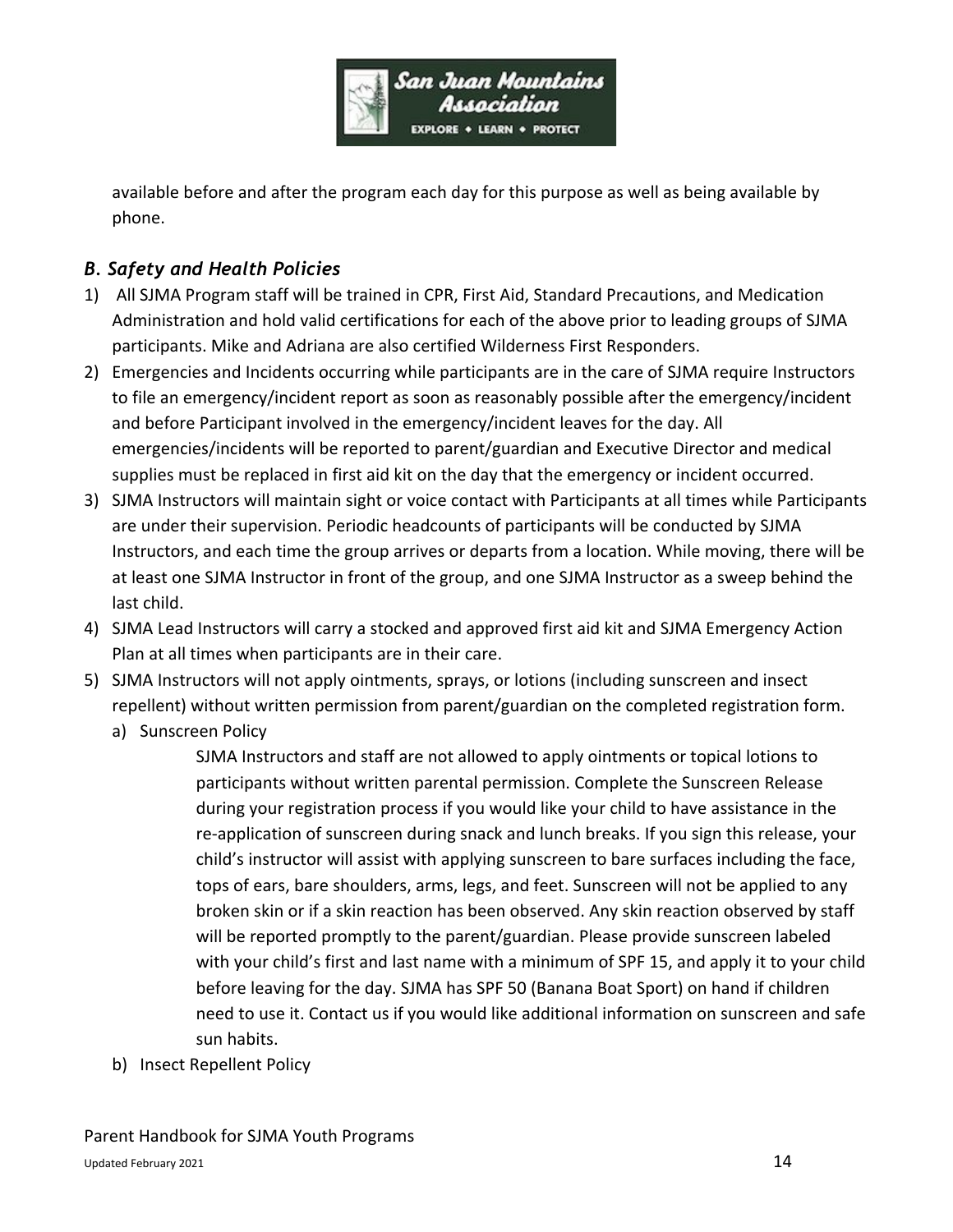

SJMA instructors and staff are not allowed to apply ointments or topical lotions to participants without written parental permission. Complete the Insect Repellent Release during your registration process if you would like your child to have assistance in the re-application of insect repellent during snack and lunch breaks. If you sign this release, your child's instructor will assist in applying insect repellent to bare surfaces including the face, neck, bare shoulders, arms, legs, and feet. Insect repellent will not be applied to any broken skin or if a skin reaction has been observed. Any skin reaction observed by staff will be reported promptly to the parent/guardian. If you would like your child to wear insect repellent, it is the parent's responsibility to provide the preferred product labeled with the child's first and last name. SJMA has insect repellent that contains 7.9% DEET (Cutter Sensations Insect Repellent with Aloe and Vitamin E) on hand, if needed. Contact us if you would like additional information on insect repellent.

6) **Medication Policy.** All SJMA Lead Instructors are trained in Medication Administration, First Aid, CPR, and Standard Precautions. If your child needs medication administered while under the care of SJMA, please complete the appropriate forms during registration. When possible, parents are encouraged to administer medication to their child prior to and after the program instead of sending medication to the program. When necessary, a SJMA staff member with Medication Administration Certification will keep and administer medication with the required medication forms with written parental consent AND authorization of the prescribing practitioner. Without these required forms, the child with a reported medical condition will not be permitted to attend the program. This is for their safety. Children should not transport medications to and from the program; this includes medication placed in a backpack or lunchbox. For any and all other medications such as eye drops or antibiotics, complete the *Permission of Medication Administration* form. \*\*Please note that medication includes inhalers, Epi-pens, Benadryl, homeopathic remedies, over-the counter drugs, and/or anything used to treat a condition. Prescription and nonprescription (over-the-counter) medications for eyes or ears, all oral medications, topical medications, inhaled medications, and certain emergency injections can be administered only with the written order of a person with prescriptive authority and with written parental consent. If your child has an asthma-related medication such as an inhaler, complete the *Asthma Care Plan*. If your child has an allergy-related medication such as an Epi-pen or Benadryl, complete the *Allergy and Anaphylaxis Care Plan*. Medications must be kept in the original labeled bottle or container and must contain the original pharmacy label. Over-the-counter medication must be kept in the originally labeled container and be labeled with the child's first and last name. Medications will be kept in an area inaccessible to children. Controlled medications must be counted and safely secured, in a locked container. A written medication log must be kept for each child by SJMA staff. This log is part of the child's records.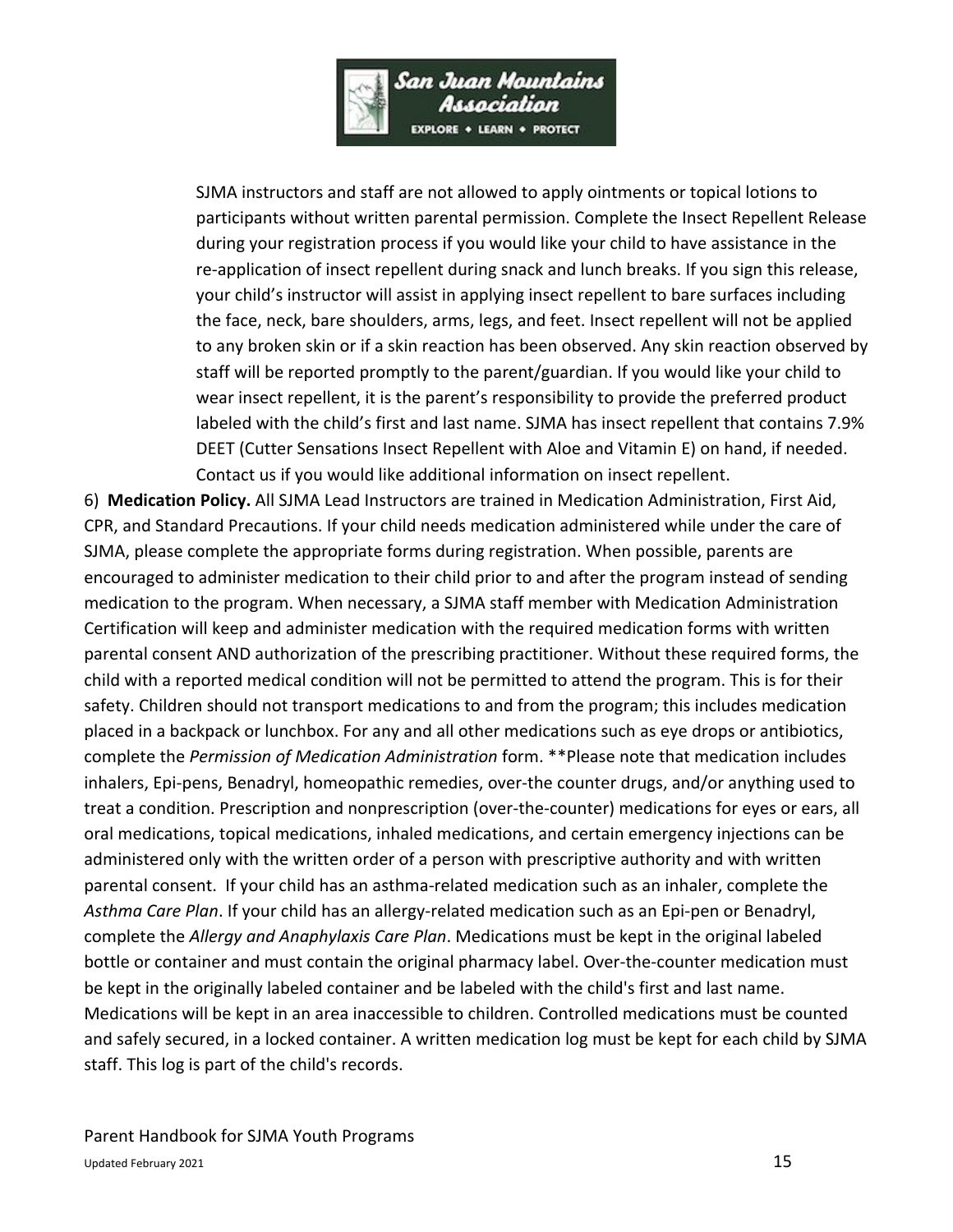

# *C. Illness, Accident, Injury, & Emergencies*

All Lead Instructors are trained in SJMA' Incident and Emergency Procedures and have received certifications in Standard Precautions, First Aid, CPR, and Medication Administration. Lead Instructors must carry a fully stocked first aid kit and the SJMA Emergency Action Plan at all times. SJMA is required by law to give a written Incident Report to the Executive Director when any accident, however minor, occurs while the children are in our care. If the accident is minor, the parent will be notified at the end of the day. For more serious accidents or injuries, the child will be taken by Emergency Medical Services to the nearest medical facility or that which is stated by the parent/guardian on the Medical Authorization and Release Form, and the parent/guardian or emergency contact will be contacted immediately.

If a child says that they are feeling ill, they will be taken to the Program Leader and given the option to to sit, lay down, or rest to see if it passes. Children will be encouraged to drink water and/or have a snack if appropriate. If after 10 minutes they are still feeling ill, they will be asked if they'd like to go home. If yes, the parents will be called immediately to pick up their child..

If a child vomits, has a bathroom accident, or experiences an injury that results in bleeding while at the program, instructors will remove all of the children away from the contaminated area. An instructor will use waterproof gloves to treat injuries or to clean the contaminated area, and the area will be disinfected with a broad spectrum disinfectant, such as a 10% bleach solution. Children will not be allowed near any contaminated area for at least 30 minutes after the area has been treated. Waste will be stored in a sealed ziploc or garbage bag and disposed of at the nearest trash receptacle.

# *D. Communicable Illness*

If a child is ill, please keep them home so that they can get better and protect the health of the other participants and adults. If a child has had a fever within 24 hours before the start of the program, we ask that they stay home. When a child shows signs of a severe or communicable illness, they will be separated from other children, the parent/guardian notified, and a doctor or medical facility consulted as needed regarding treatment. In case of a known communicable illness such as hepatitis, measles, mumps, meningitis, diphtheria, rubella, salmonella, tuberculosis, giardia or shigella, the Director will report to the local health department pursuant to regulations of the State Department of Public Health.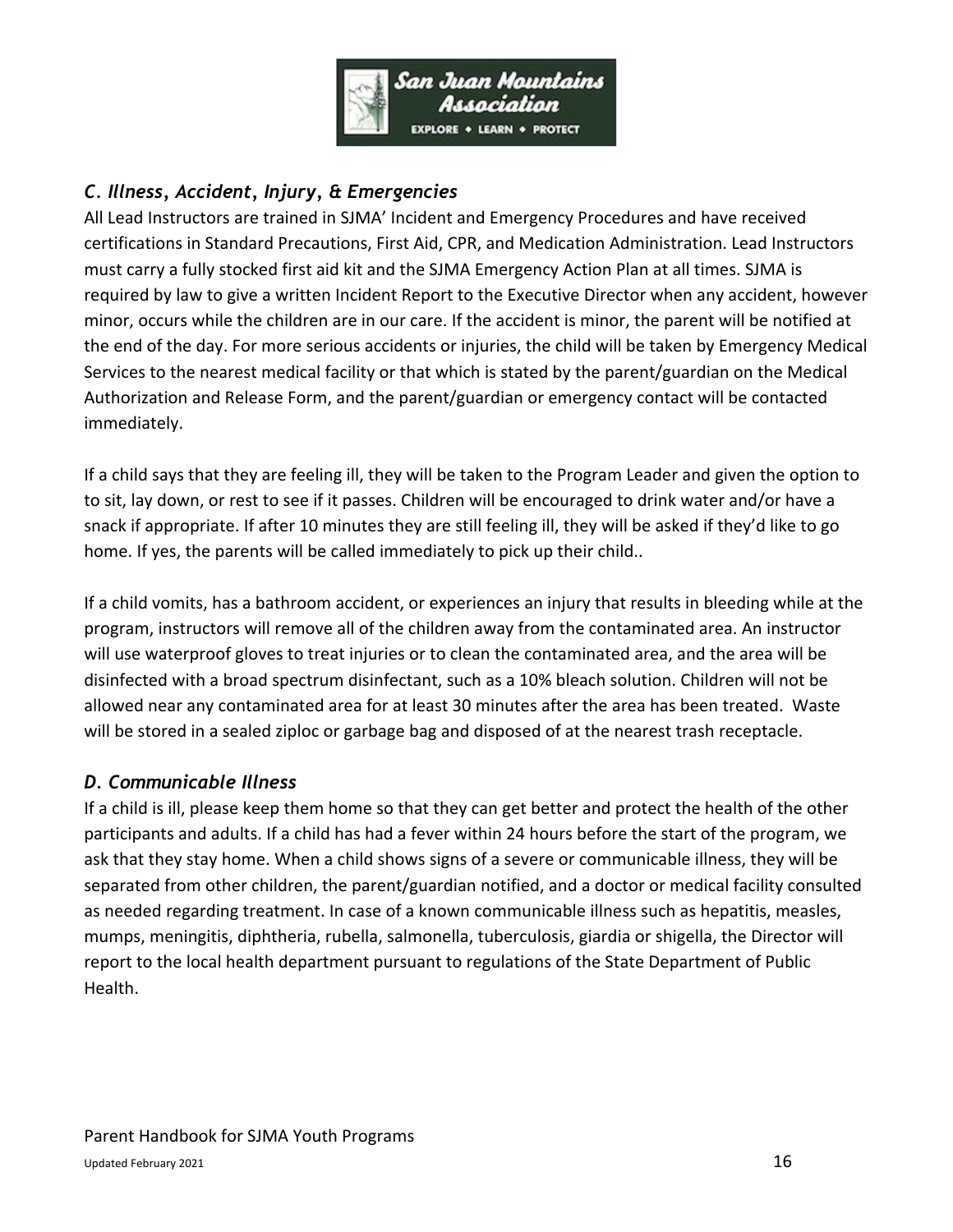

# *E. Driving Policies*

It is a policy that children will not be transported in personal staff vehicles unless in case of an emergency. SJMA will transport participants in a 15 passenger van, owned and insured by SJMA. All drivers will abide by SJMA' van policies, including:

- 1) There will be two adults in the van while children are present.
- 2) Children are not permitted to ride in the front seat of a vehicle
- 3) Children must remain seated and secured in a seat belt at all times while the vehicle is in motion. SJMA staff will check that seat belts are properly fastened before departure.
- 4) Children are not permitted to stand or sit on the floor of a moving vehicle and their arms, legs, and heads must remain inside the vehicle at all times.
- 5) Children are loaded and unloaded out of the path of moving vehicles.
- 6) All children under 8 years old must be in an appropriate car seat or booster seat, in accordance with Colorado State Law.
- 7) Children may not consume food or drink (other than water) while in the van.
- 8) The driver will not use a mobile phone while the vehicle is in motion.
- 9) Drivers will operate the vehicle in a manner that is appropriate for the prevailing traffic, roadway, and environmental conditions.
- 10) Drivers will not exceed the posted speed limit and will obey all traffic laws.
- 11) Drivers will be responsible for paying all traffic and parking violations.
- 12) Drivers will not be under the influence of any substance that may impair their driving, including drugs and alcohol.

12) Another SJMA staff member must "spot" while the van is in reverse and transporting program participants.

# *F. Special Activities and Vehicle Transportation*

Before each program, parents will receive a list of the activities offered, as well as a daily itinerary of activities. Parents may notify the SJMA instructor if they do not want their child to participate in an activity. The itinerary will be followed as closely as possible, and in the case of an emergency or change in itinerary, the office staff will be notified immediately. Parents can contact the SJMA office at any time to determine the exact location of their child. SJMA will provide transportation to all participants who have signed the required transportation agreement and waiver. If needed, parents may transport their own children to the activity, but must make arrangements with the SJMA instructor ahead of time. Staff to child ratios will remain at 15-1 during all activities and transportation, and staff will actively supervise children at all times. If an emergency should occur on the road, emergency procedures as outlined on page 19 will be followed.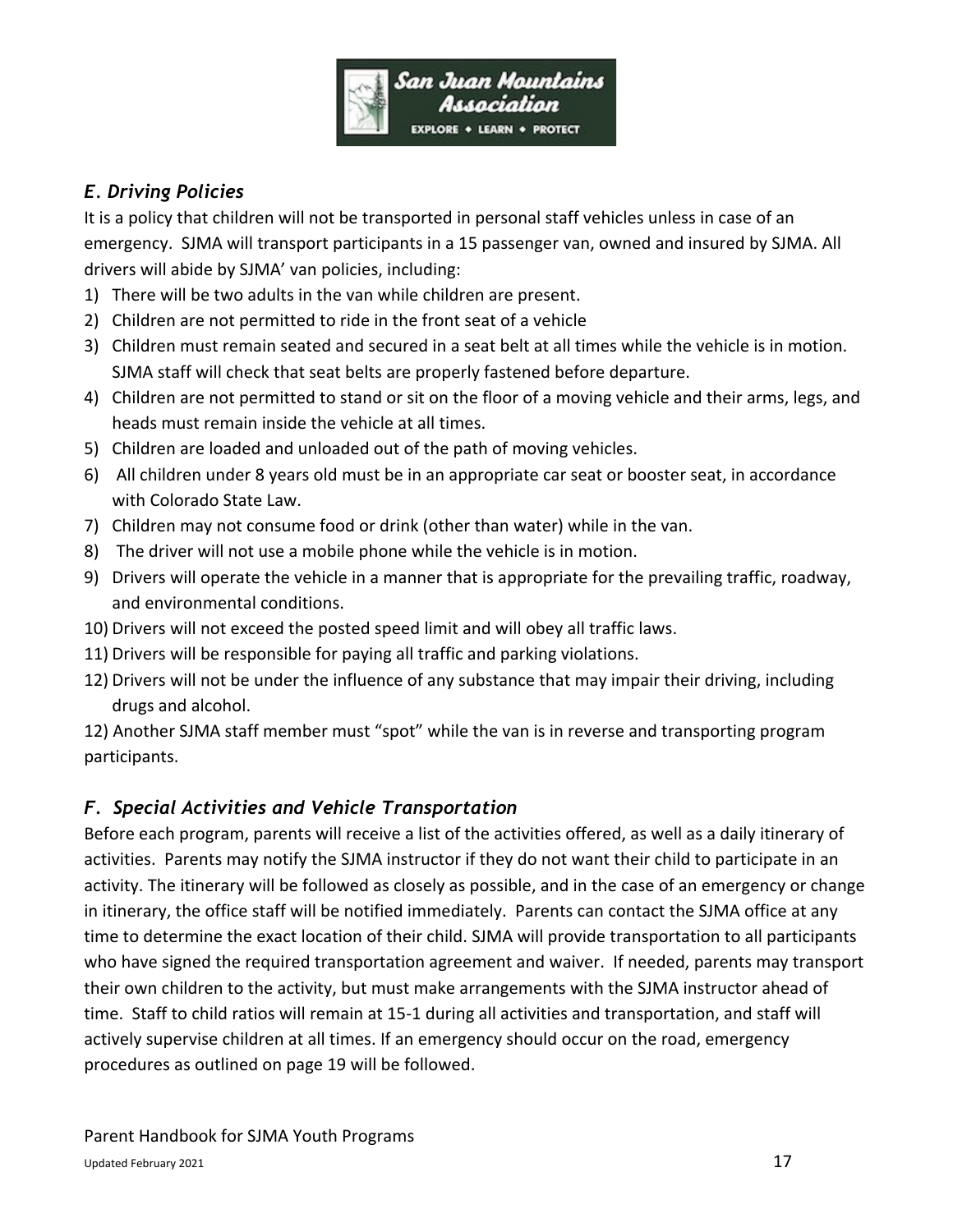

# *G. Disabilities and special needs*

SJMA makes efforts to accommodate children with disabilities and who have special needs, in compliance with the Americans with Disabilities Act, Titles I-V. We ask that families clearly communicate their child's needs and SJMA will provide accommodations and support as best we can, depending on staff availability, program location, and the extent of the child's needs.

Due to the outdoor venue and physical nature of our programs, children must be sighted and ambulatory to attend SJMA programs. There are several activities and hikes that are not suitable for non-sighted children. Steep trails, loose rock, and other hazards pose an accident hazard to the child. Instructors are not specifically trained in care for disabled children, so often times we recommend that a parent, guardian, or aide attend to accompany the child. Our primary concern is for the safety of all children.

The Durango Nature Center has limited handicapped accessibility, but we are able to accommodate children with walking disabilities with advance notice. Please call us to discuss this, or any other needs of your child.

# *H. Weather Policy*

SJMA Staff will be informed of expected weather before each program. SJMA will not cancel a program according to weather forecasts, but will consider weather when planning outdoor activities. It is SJMA policy to hold programs regardless of rain – please make sure to always pack a waterproof layer for your child.

In the event any program is under a severe weather condition, our primary concern is SAFETY first. All participants will be led to an immediate shelter, either indoors, outdoors, or into the SJMA van, depending on the weather circumstances and location. Normally we will "wait it out," keeping children occupied and safe, and continue the program once conditions are safe. However, if the weather does not improve, the program may be dismissed. If this were the case, all parents/guardians and/or those listed as emergency contact people would be contacted directly by SJMA staff with directions on how to pick up their child. Per our program policy, there are no refunds in the event of inclement weather. If there are extreme extenuating circumstances that force SJMA to cancel a day's program, there will be no refunds.

For all weather related emergencies/natural disasters, please see pages 17-19 for the *Procedures for Possible Situational Emergencies (Disaster/Fire Plan).*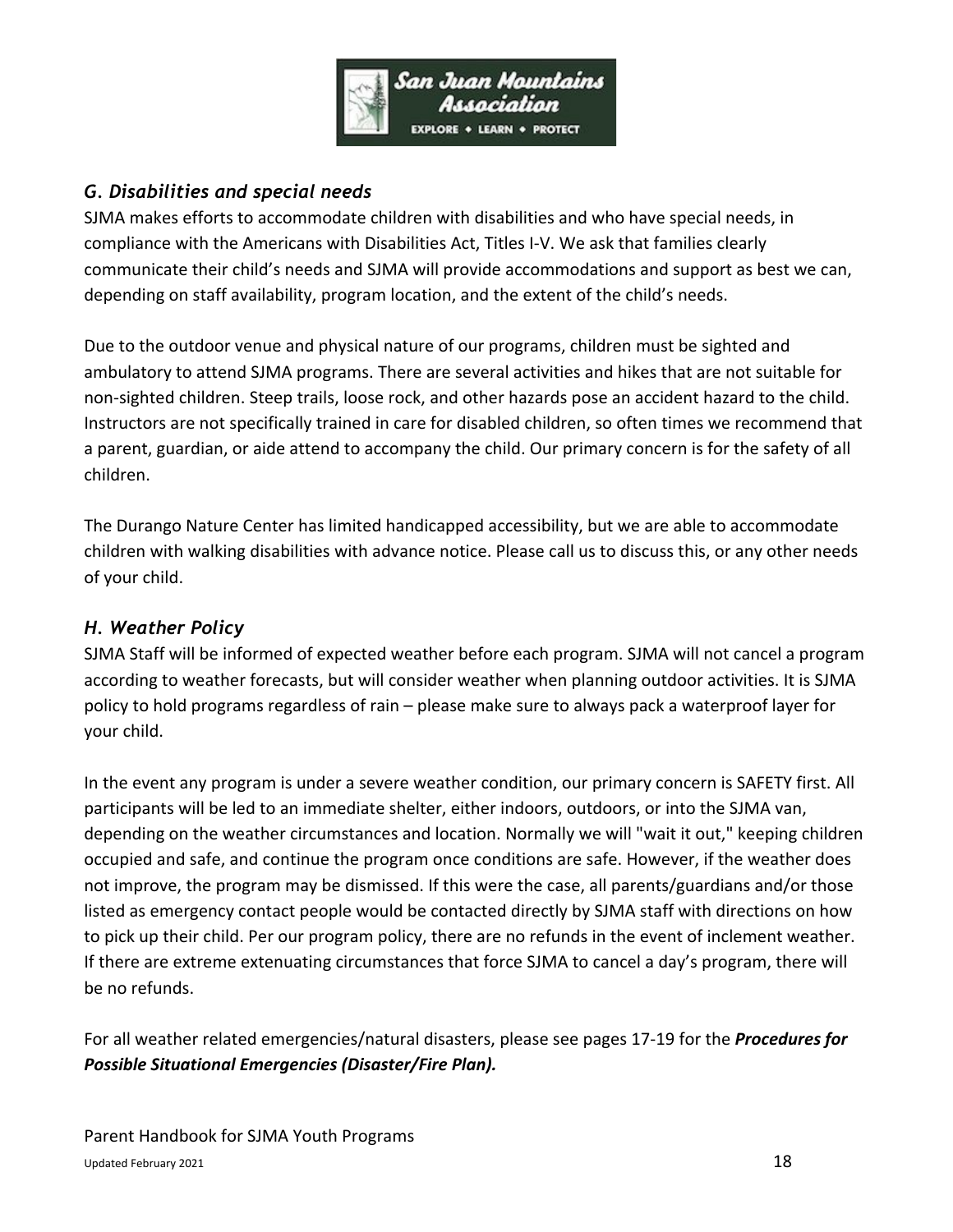

# *I. T.V/Video Policy*

Although it is extremely rare for SJMA to include T.V. or videos in any program, videos that contain educational or nature-related content and are applicable to the program's goals may be shown. If a program will include T.V./Video, the parents will be notified of the movie prior to its show-time and asked for a signed T.V./Video Release, approving of the video. If a parent is concerned about the movie chosen or the family doesn't include movies in their lifestyle, the parent must inform the instructor of this and an alternative activity will take place.

# *J. Visitors*

All visitors must sign in with the SJMA Instructor or Program Leader upon arrival on the day of their visit, show identification, and fill out the visitor log. SJMA instructors will remain and supervise the participants while the visitor is present.

#### *K. Filing a complaint*

SJMA's outdoor programs are licensed by the Colorado Department of Human Services. The license indicates that the program has met the required standards for the operation of a child care facility. See the Director for a copy of the Report of Inspection. SJMA provides written information to parents at the time of admission and staff members at the time of employment on how to file a complaint concerning suspected licensing violations. This information includes: "To file a complaint about this facility contact the *Colorado Department of Human Services, 1575 Sherman Street, Denver, CO 80203, 303-866- 5958.*

# *L. Parental Notification*

SJMA will notify parents/guardians if the program is no longer able to serve children. SJMA will notify parents or guardians in writing of significant changes in its services, policies, or procedures so that they can decide whether the center continues to meet the needs of the child.

# *V. Procedures for Possible Situational Emergencies (Disaster/Fire Plan)*

In the event of any emergency, 911 will be contacted immediately. Adriana Stimax and Mike Bienkowski are certified Wilderness First Responders and are equipped to handle an emergency until emergency personnel arrive. SJMA instructors will notify the Executive Director as soon as possible.

If participants must be evacuated from their location, they will go directly to the SJMA offices located at the Public Lands Center, 15 Burnett Court, in the Tech Center.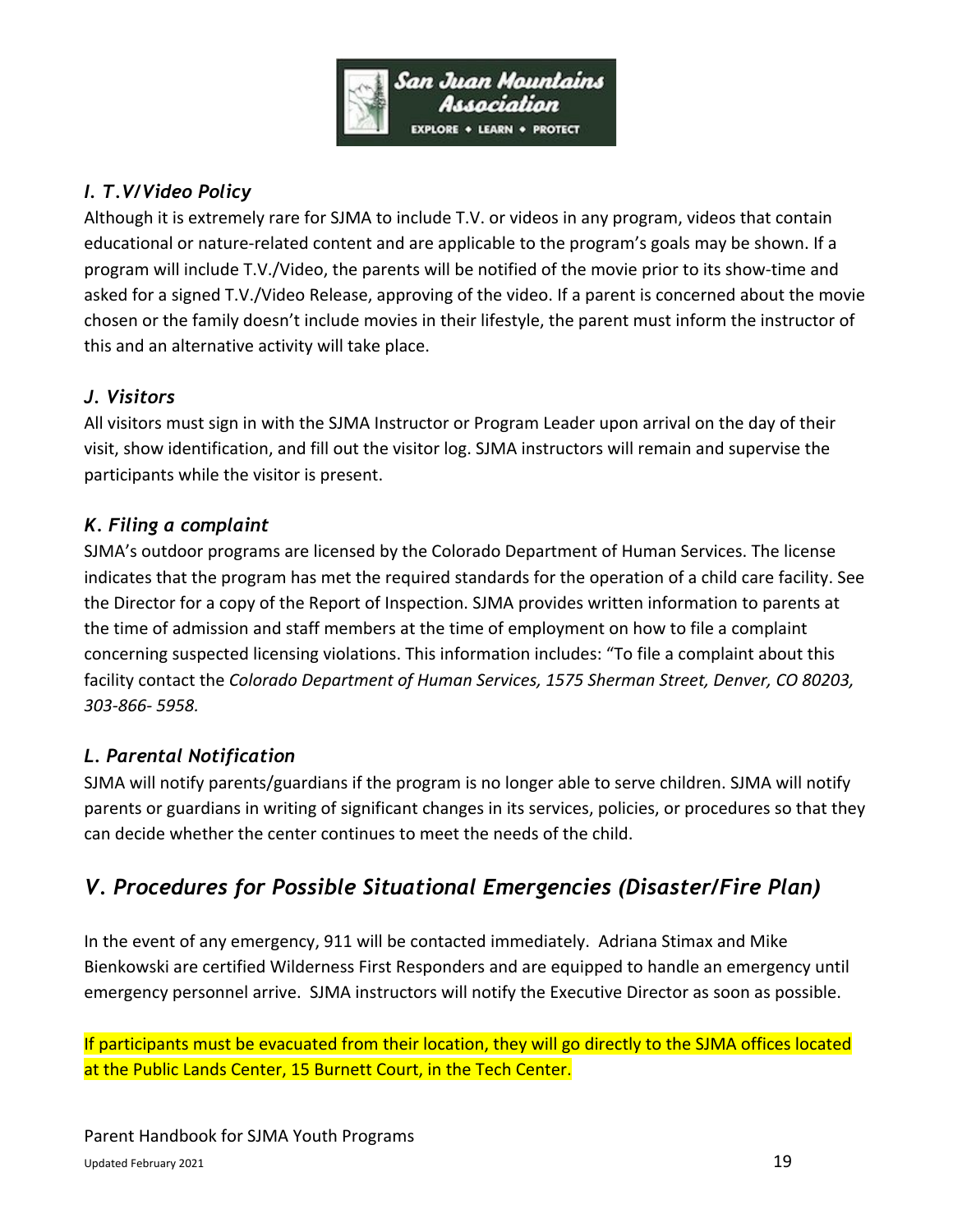

Available instructors, the Executive Director, and other office staff will notify all parents/guardians of the emergency and/or evacuation directly via email and phone. Participants will only be released to those listed on their registrations forms, unless verbal permission has been given. All participants will be checked out with a SJMA instructor or other SJMA Staff member.

# *A. Flash Floods*

Many SJMA Programs meet near or along creeks, lakes, ponds, and wetlands. Flash flooding is one potential danger that could be encountered during SJMA programs. In case of a flash flood, instructors will immediately move their groups to higher ground. This may mean climbing a hill, going to the second story of a nearby building, or climbing on top of large boulders or automobiles. Instructors will contact 911 and remain there until danger passes or help arrives.

# *B. Hail*

Hail is a common weather phenomenon in the high elevations of the Durango region. In the event of hail, Participants should cover their heads with their backpacks or hold their coats above their heads to create a shield. Cover may be taken in a rock shelter or under a tree, but if the hail is accompanied by lightning, programs WILL NOT seek shelter in either of these sites. They will remain in place and protect their heads and faces.

# *C. Wildfires/Structural Fires/Smoke*

In the case of a nearby wildfire that could threaten the safety of SJMA participants, participants will be evacuated to an indoor facility (the SJMA offices in the Public Lands Center, 15 Burnett Court). If wildfires are distant, but smoke is present or it is not possible to see 5 miles because of smoke (this may change throughout the day), SJMA will also move participants indoors. In addition, SJMA Instructors check both the Office of Emergency Management and the Health Advisory website each morning that smoke or fires are occurring nearby a SJMA program location to determine if the program should be moved indoors. If Instructors observe a small fire in the outdoors, they will move away from it immediately and call 911 to make a report. If they are caught in the vicinity of a wildfire, cover may be taken in a creek or pond by wading into the water and remaining there. If the fire comes very close, Participants should crouch down in the water and submerge their bodies, including their heads if necessary. If participants are caught in a fire while indoors, follow the emergency fire procedures of that building. Instructors will remain with Participants and proceed outdoors as quickly as possible. If groups are unable to exit the building, Participants should crouch or lie on the floor and cover their faces with a wet cloth or clothing.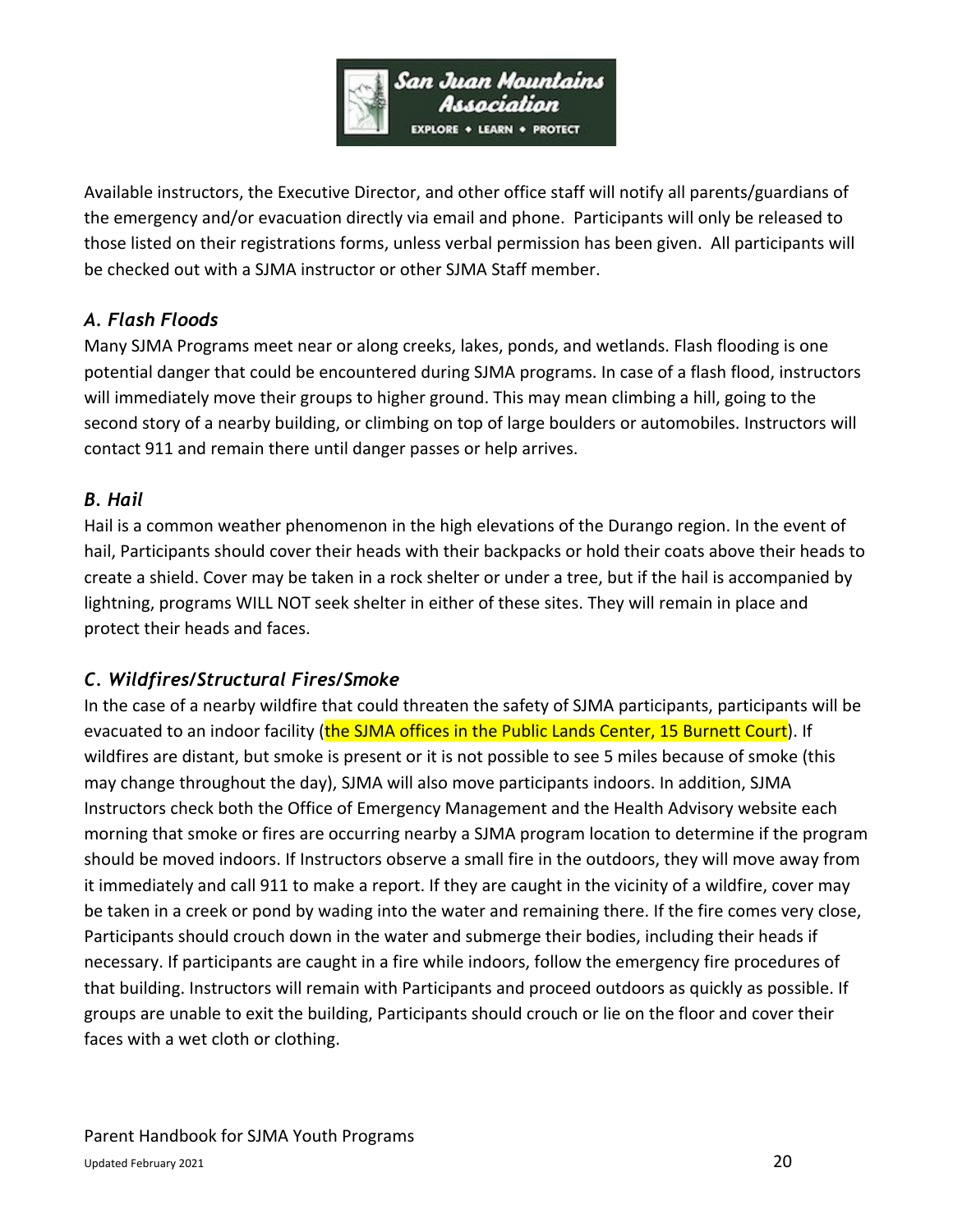

# *D. Lightning*

All SJMA Programs follow the lightning "30/30 rule": If it takes less than 30 seconds to hear thunder after seeing the flash, lightning is near enough to pose a threat and participants are immediately evacuated to an indoor shelter, depending on location (the Pavilion at the Nature Center) until 30 minutes after the storm has ended. If lightning is distant, SJMA Instructors will watch conditions, note changes, and notify all instructors of potential evacuation. If a lightning storm comes on immediately, Instructors and groups should NEVER take cover in a rock shelter or under a tree. In the high country or in exposed areas, Participants should assume "lightning position" by crouching on the ground and wrap their bodies over and around their legs, making themselves as small as possible, with 20 feet of distance between each other. As little as possible should touch the ground. If carrying metal objects such as butterfly nets, Participants and Instructors should throw them as far away from them as possible.

# *E. Extreme Heat*

In the case of extreme heat that could threaten the safety of SJMA participants, SJMA takes precautions to keep participants safe and cool. Instructors keep participants in the shade or in the water as much as possible and take regular water breaks to keep participants hydrated. To assist with keeping participants hydrated, there are two 5 gallon water jugs available to refill water bottles, and extra water bottles are available. In very extreme cases of temperatures over 105 degrees, participants will be evacuated to an indoor facility.

# *F. Tornado*

If a funnel cloud is seen nearby and/or if warning sirens are head, Participants should be moved indoors or to shelter immediately. If in a building, groups will seek shelter on the bottom floor or basement, away from large furniture. If outdoors, groups will seek shelter on the ground, away from trees or other potentially unstable objects. Refuge may be taken in a road culvert, rock shelter, or cave, away from the entrance.

# *G. Missing Person(s)*

It is crucial that Instructors can account for each member of their group at any given time. Instructors should perform a silent count every 15 minutes. Instructors must avoid placing themselves in situations where they are alone with only one Participant. Should it be discovered that a Participant is missing from the group; the instructor will not send the group out to search for the missing Participant. The group should remain together at all times. The instructor will have already told Participants to stay put if they become separated from the group, and locating the individual will be a simple matter.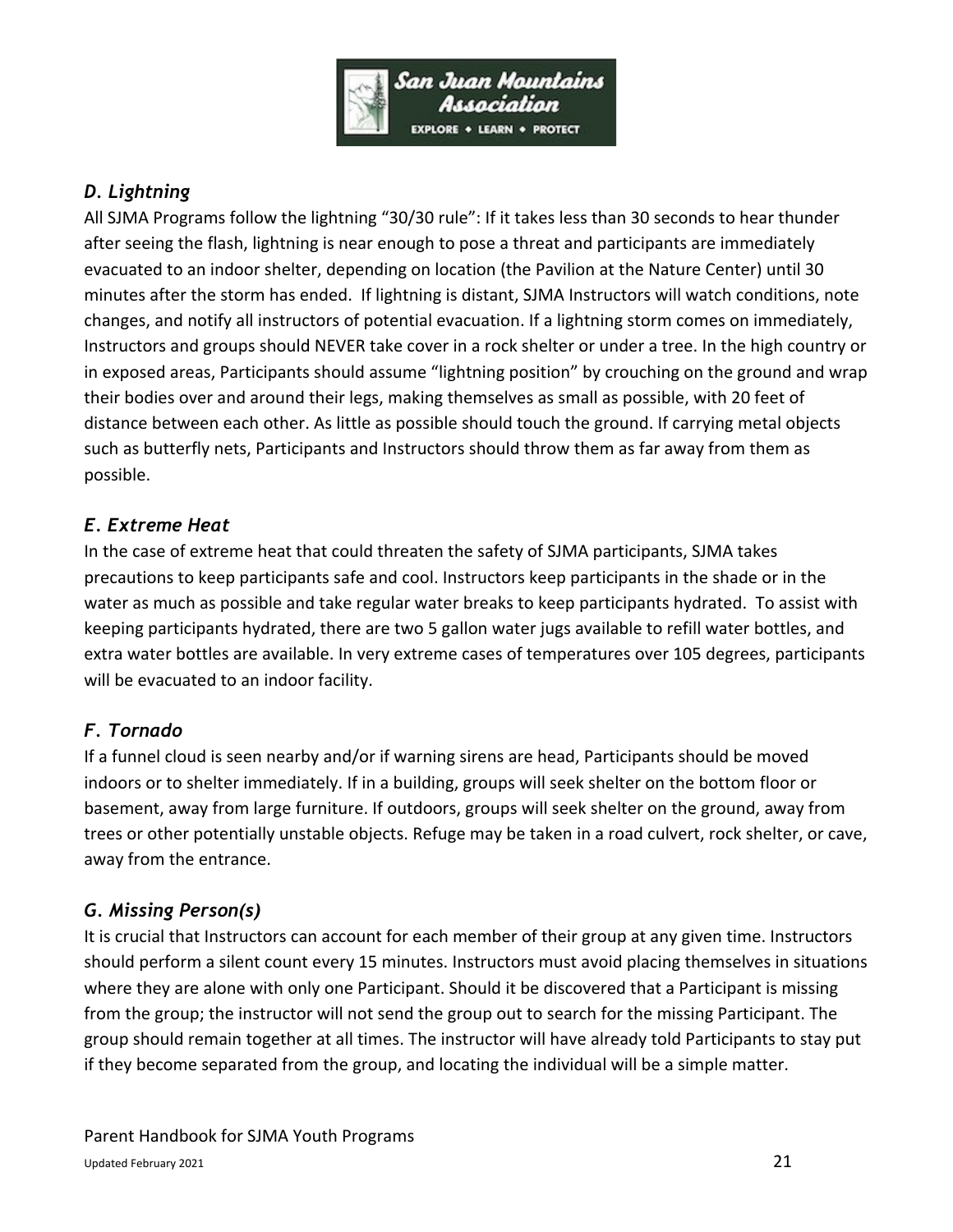

### *H. Injury or Illness*

If the situation is LIFE THREATENING (anaphylaxis, medical emergency, Diabetic emergency, or any incident that results in a change in level of consciousness) instructors will call 911 immediately and care for the patient using their emergency response and medical training until emergency personnel arrive. The rest of the group will be supervised and occupied by other SJMA instructors.

#### *I. Active Shooter*

If indoors, participants will be led to find cover behind solid objects, locked rooms or closets. If outdoors, participants will be led to find cover, lying low to the ground under shrubs, bushes, trees.

# *J. Roadside Emergency/Auto Accident*

In the case of an emergency while transporting participants in the van, or if the SJMA van is involved in an auto accident, the van will be immediately moved to as safe a place as feasibly possible and come to a complete stop. All passengers will be unloaded to a safe place away from the traffic and outside the vehicle. One instructor must stay with the passengers, both SJMA instructors will remain at the scene of the accident. Instructors will render any injured person reasonable assistance or request emergency medical assistance as necessary. Law enforcement authorities and the Executive Director will be contacted as soon as possible.